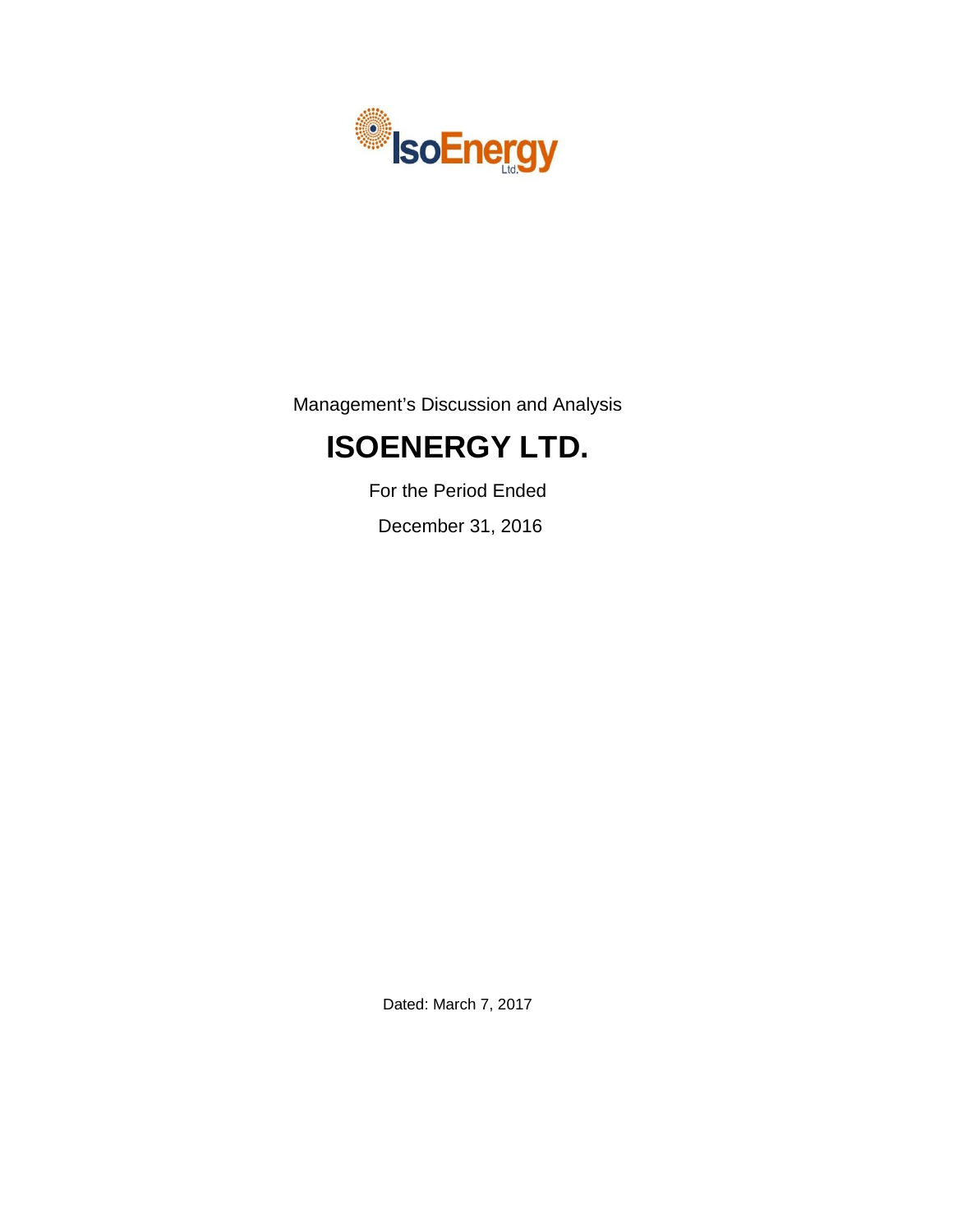# **GENERAL**

This management's discussion and analysis ("**MD&A**") is management's interpretation of the results and financial condition of IsoEnergy Ltd. ("**Iso**" or the "**Company**") for the period from incorporation to December 31, 2016 and includes events up to the date of this MD&A.

This discussion should be read in conjunction with the audited financial statements for the period ended December 31, 2016 and the notes thereto (together, the "**Annual Financial Statements**") and other corporate filings, all of which are available under the Company's profile on SEDAR at www.sedar.com.

All dollar figures stated herein are expressed in Canadian dollars, unless otherwise specified. This MD&A contains forward-looking information. Please see "Note Regarding Forward-Looking Information" for a discussion of the risks, uncertainties and assumptions used to develop the Company's forward-looking information.

#### **TECHNICAL INFORMATION**

All scientific and technical information herein has been reviewed and approved by Mr. Steve Blower, P.Geo., Vice President – Exploration for Iso. Mr. Blower is a qualified person for the purposes of National Instrument 43-101 *Standards of Disclosure for Mineral Projects*. For additional information regarding the Company's Radio project and Thorburn Lake project, including its quality assurance and quality control procedures, please see the technical report entitled "Technical Report for the Radio Project, Northern Saskatchewan" dated effective August 19, 2016 and entitled "Technical Report for the Thorburn Lake Project, Northern Saskatchewan" dated effective September 26, 2016, respectively, in each case, on the Company's profile at [www.sedar.com.](http://www.sedar.com/)

#### **BACKGROUND**

Iso is the product of an amalgamation completed on October 12, 2016 between a company also called "IsoEnergy Ltd" ("**Old Iso**") and 1089338 B.C. Ltd. (then a wholly-owned subsidiary of NexGen Energy Ltd.), pursuant to section 269 of the British Columbia *Business Corporations Act* (the "**Old Iso Merger**"). Old Iso was incorporated on February 2, 2016 under the *Business Corporations Act* (British Columbia) (the "**BCBCA**") as a wholly-owned subsidiary of NexGen Energy Ltd. ("**NexGen**") to hold certain exploration assets of NexGen.

NexGen is a Canadian based uranium exploration company focused on the advancement of its Rook 1 Project in the Athabasca Basin, Saskatchewan. NexGen's common shares are listed and posted for trading on the Toronto Stock Exchange. As of the date hereof, NexGen holds 71.7% of the outstanding Iso common shares.

Pursuant to the Old Iso Merger, each outstanding common share of Old Iso was exchanged for one common share of the amalgamated entity, namely Iso or the Company, which has the same business and capital structure as Old Iso. Pursuant to the Old Iso Merger, NexGen was issued one common share of the amalgamated entity in exchange for its one common share of 1089338 B.C. Ltd.

Prior to the Iso Merger, and pursuant to a transfer agreement between Old Iso and NexGen, Old Iso acquired all of NexGen's interest in the Radio Project (including by way of assignment, the Radio Option Agreement (as defined below)), the Thorburn Lake Project and the Madison, 2Z and Carlson Creek properties, all early stage exploration properties located in the Athabasca Basin, Saskatchewan, effective June 17, 2016, (collectively, the "**Transferred Property Interests**"). As consideration for the Transferred Property Interests, Old Iso issued 29 million common shares to NexGen at a price of \$1.00 per common share.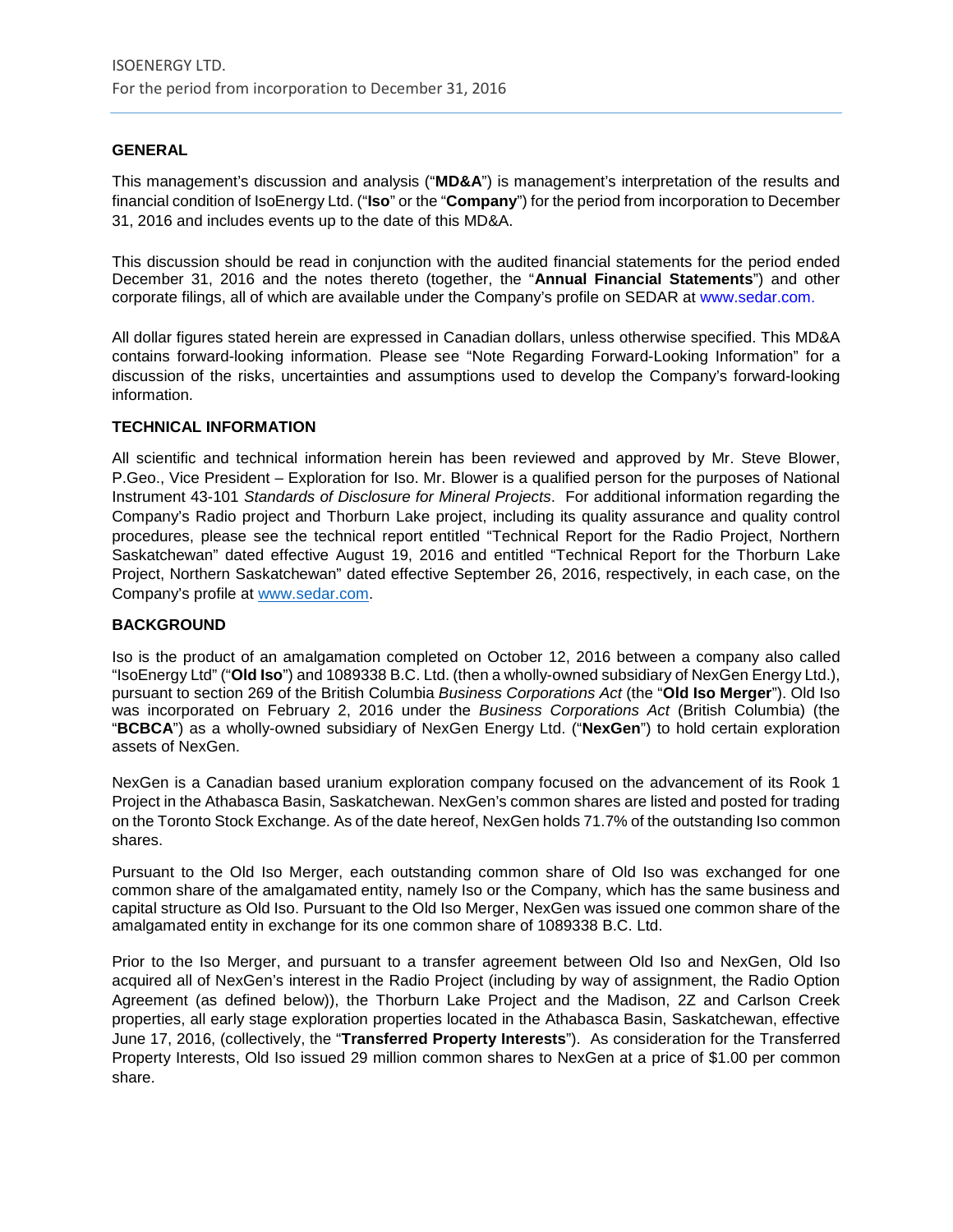In addition, on June 30, 2016 Old Iso acquired the North Thorburn property in exchange for one million common shares at a price of \$1.00 per common share and a cash payment of \$100,000.

In the period from incorporation to approximately August 15, 2016, pending completion of the brokered and non-brokered private placements, NexGen financed Old Iso's operational expenses. As of August 15, 2016, approximately \$458,400 was owing by Old Iso to NexGen in that regard. On August 16, 2016, NexGen converted \$450,000 of the amount owing by Old Iso to NexGen into 450,000 common shares at a price of \$1.00 per share.

On October 13, 2016, Airesurf Network Holdings Inc. ("**Airesurf**") and 2532314 Ontario Ltd., a whollyowned subsidiary of the Company incorporated for the purpose of this transaction, amalgamated under the Ontario *Business Corporations Act* to form IsoOre Ltd., a wholly-owned subsidiary of the Company (the "**Airesurf Transaction**").

Both the Airesurf Transaction and the Old Iso Merger were part of a series of transactions completed in connection with the Company's application to list its common shares on the TSX Venture Exchange (the "**TSXV**").

On October 19, 2016, Iso was listed on the TSX Venture Exchange as a Tier 2 Mining Issuer.

# **Radio Option Agreement**

Pursuant to an option agreement, most recently amended February 21, 2014, upon incurring \$10,000,000 of expenditures on the Radio Project by May 31, 2017, the Company has the right to earn a 70% right, title and interest in the Radio property (the "**Radio Option Agreement**"). As of December 31, 2016, the Company has incurred approximately \$1,343,743 of expenditures on the Radio Project.

Upon Iso earning a 70% interest in the Radio Project, Iso and the Radio optionors will be deemed to have formed a joint venture with Iso having an initial 70% interest therein and the Radio optionors having an initial 30% interest and the parties shall proceed in good faith to negotiate the terms of a joint venture agreement. The Radio optionors' 30% interest shall be free carried until the commencement of commercial production after which all costs and expenses (other than those incurred in connection with an expansion in respect of which the Radio optionors shall be free carried) shall be pro rata to the parties' respective interest in the joint venture.

The Radio Option Agreement provides that the Radio optionors shall retain a 2% net smelter royalty and a 2% gross overriding royalty on production from the property, calculated in accordance with the Radio Option Agreement. The gross overriding royalty applies only to gems and gemstones.

#### **OVERALL PERFORMANCE**

The principal business activity of Iso is the acquisition and exploration of uranium mineral properties, principally in the Athabasca Basin of Saskatchewan.

Iso's principal assets are: (i) a right to earn a 70% interest in the Radio Project; (ii) a 100% interest in the Thorburn Lake Project (subject to a 1% net smelter return royalty and a 10% carried interest which can be reduced to 1% at the holder's option upon completion of a bankable feasibility study); and (iii) a 100% interest, in each of the Madison, 2Z, Carlson Creek and North Thorburn properties. Figure 1 below sets forth the location of the Company's properties.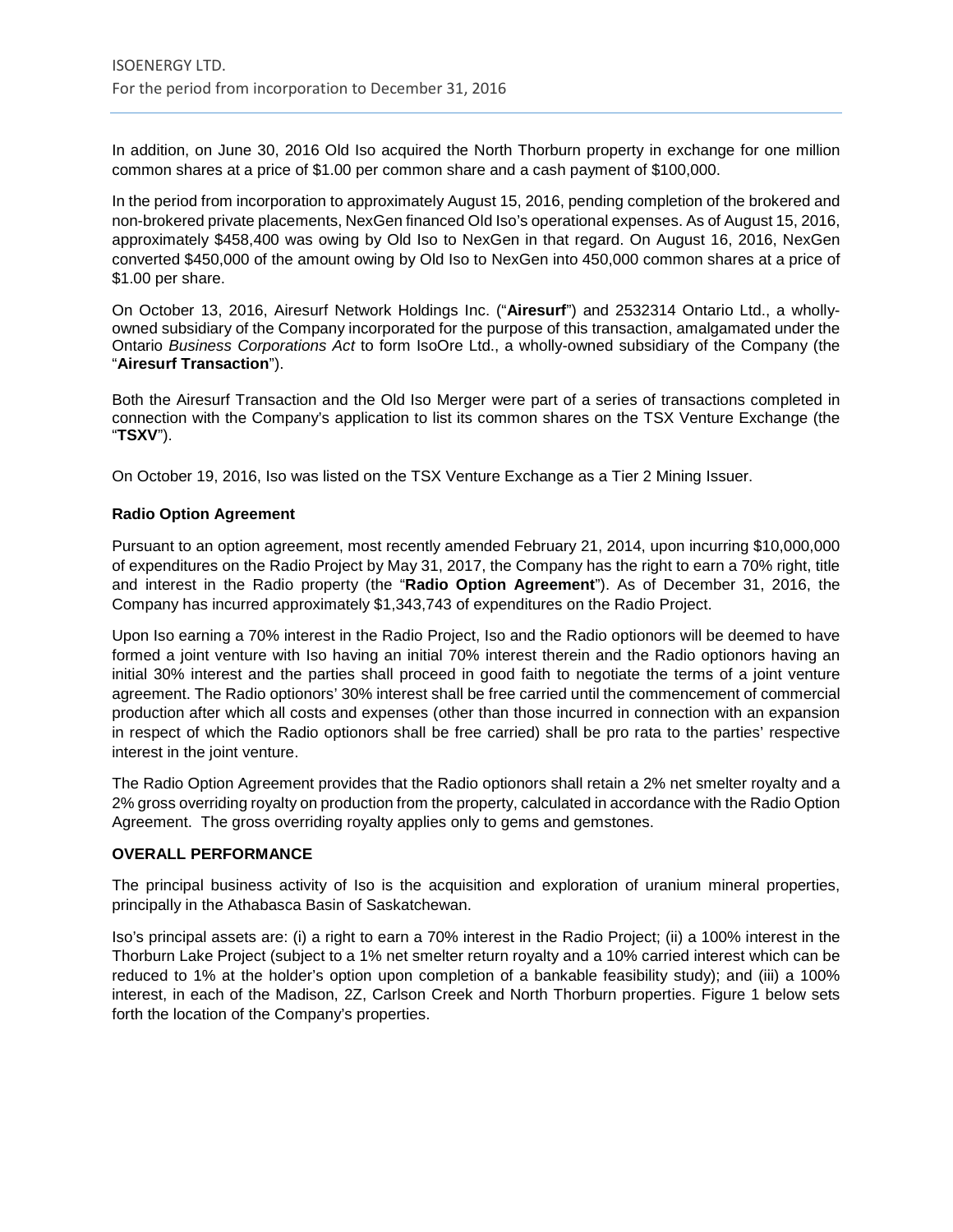



The Company's financial statements have been prepared using International Financial Reporting Standards ("**IFRS**") applicable to a going concern, which assumes that the Company will be able to realize its assets and discharge its liabilities in the normal course of business for the foreseeable future. The ability of the Company to continue as a going concern is dependent on its ability to obtain financing and achieve future profitable operations. Based on the nature of the Company's activities, both presentation and functional currency is Canadian dollars.

As an exploration stage company, the Company does not have revenues and is expected to generate operating losses. As at December 31, 2016, the Company had cash of \$6,491,460, an accumulated deficit of \$2,545,304 and working capital (defined as current assets less accounts payable and accrued liabilities) of \$6,416,503. Under the Radio Option Agreement, the Company is required to spend \$10 million prior to May 31, 2017 to earn a 70% interest. Therefore, to meet this requirement, the Company will need to raise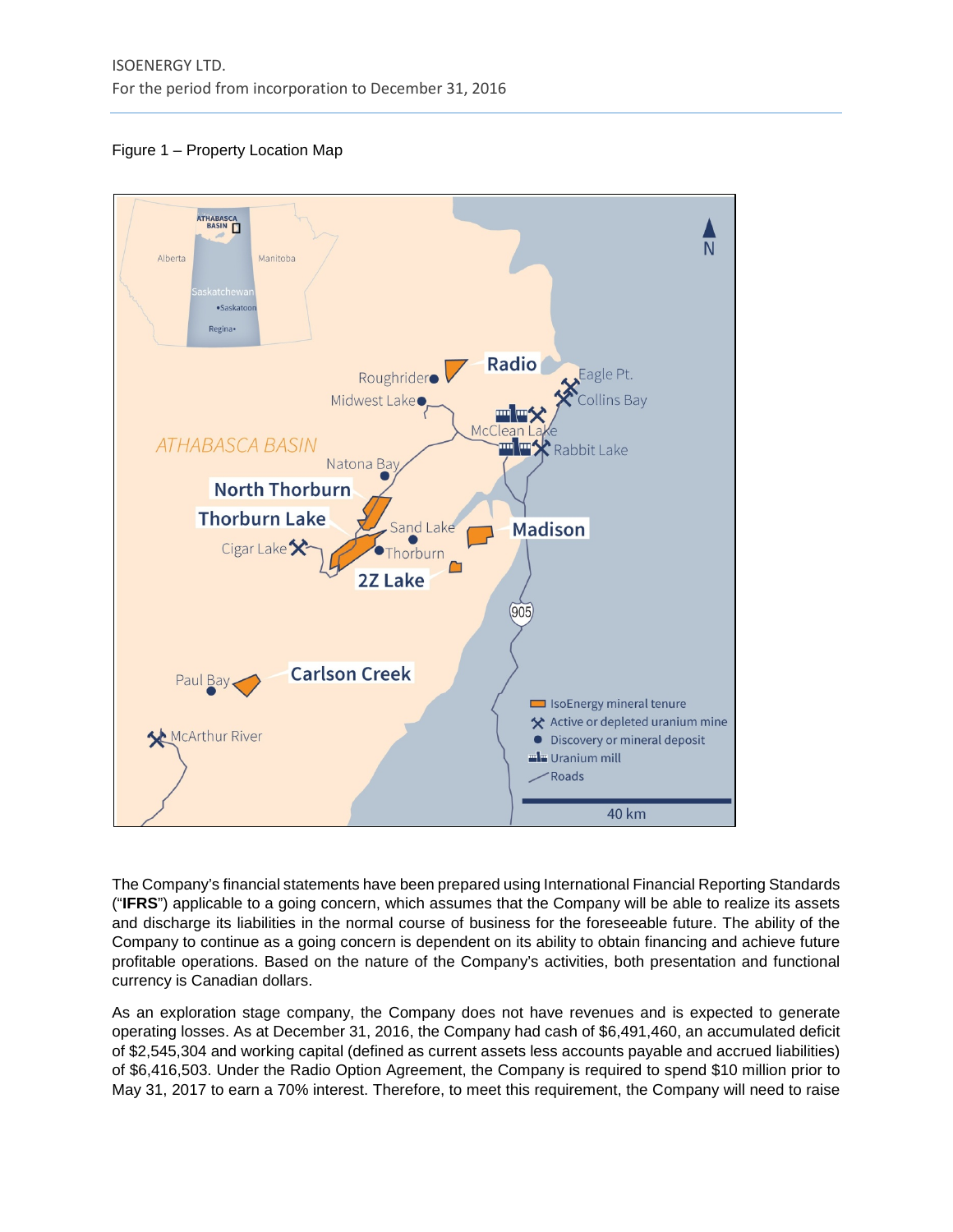additional funds or seek an amendment to the agreement. There is no guarantee the Company will be successful in doing so.

The Annual Financial Statements do not include any adjustments relating to the recoverability and classification of recorded asset amounts and classification of liabilities that might be necessary should the Company be unable to continue as a going concern.

During the period since inception to December 31, 2016, the Company received gross proceeds of \$10,692,550 related to the issue of common shares (see the "Liquidity and Capital Resources*"* section below).

# **Industry and Economic Factors that May Affect the Business**

Economic and industry risk factors that may affect Iso's business, including those that could affect liquidity and capital resources, are described below under the heading "Risk Factors". In particular, the Company does not anticipate generating revenue in the near future. As a result, the Company continues to be dependent on third party financing to continue exploration activities on the Company's properties, maintain capacity and satisfy contractual obligations. Accordingly, the Company's future performance will be most affected by its access to financing, whether debt, equity or other means. Access to such financing, in turn, is affected by general economic conditions, the price of uranium, exploration results and the other factors described below under "Risk Factors".

# **SELECTED FINANCIAL INFORMATION**

Management is responsible for the Annual Financial Statements. Although the Company's Audit Committee reviews the Annual Financial Statements and MD&A and makes recommendations to the Company's Board of Directors, (the "**Board**"). It is the Board that has final approval of the Annual Financial Statements and MD&A.

The Annual Financial Statements have been prepared in accordance with IFRS and the interpretations of the IFRS Interpretations Committee as issued by the International Accounting Standards Board ("**IASB**"). The Company's significant accounting policies are presented in Note 4 of the Annual Financial Statements and were consistently followed throughout the fiscal year.

Based on the nature of the Company's activities, both presentation and functional currency is the Canadian dollar.

The following financial data is derived from the Annual Financial Statements:

|                                   | For the three months<br>ended December 31,<br>2016 | For the period from<br>February 2, 2016 to<br>December 31, 2016 |
|-----------------------------------|----------------------------------------------------|-----------------------------------------------------------------|
| Revenue                           | Nil                                                | Nil                                                             |
| Loss                              | \$<br>(1,889,543)                                  | \$<br>(2,545,304)                                               |
| Basic loss per share              | \$<br>(0.05)                                       | \$<br>(0.12)                                                    |
| Diluted loss per share            | \$<br>(0.05)                                       | \$<br>(0.12)                                                    |
| Exploration and evaluation assets | \$<br>32,991,814                                   | \$<br>32,991,814                                                |
| <b>Total assets</b>               | \$<br>39.791.620                                   | \$<br>39.791.620                                                |
| Total current liabilities         | \$<br>468,309                                      | \$<br>468,309                                                   |
| Total non-current liabilities     | \$                                                 | \$                                                              |
| Working capital <sup>(1)</sup>    | \$<br>6,416,503                                    | \$<br>6,416,503                                                 |
| Shareholders' equity              | \$<br>39,186,723                                   | \$<br>39,186,723                                                |
| Cash dividend declared per share  | Nil                                                | Nil                                                             |

(1) Working capital is defined as current assets less accounts payable and accrued liabilities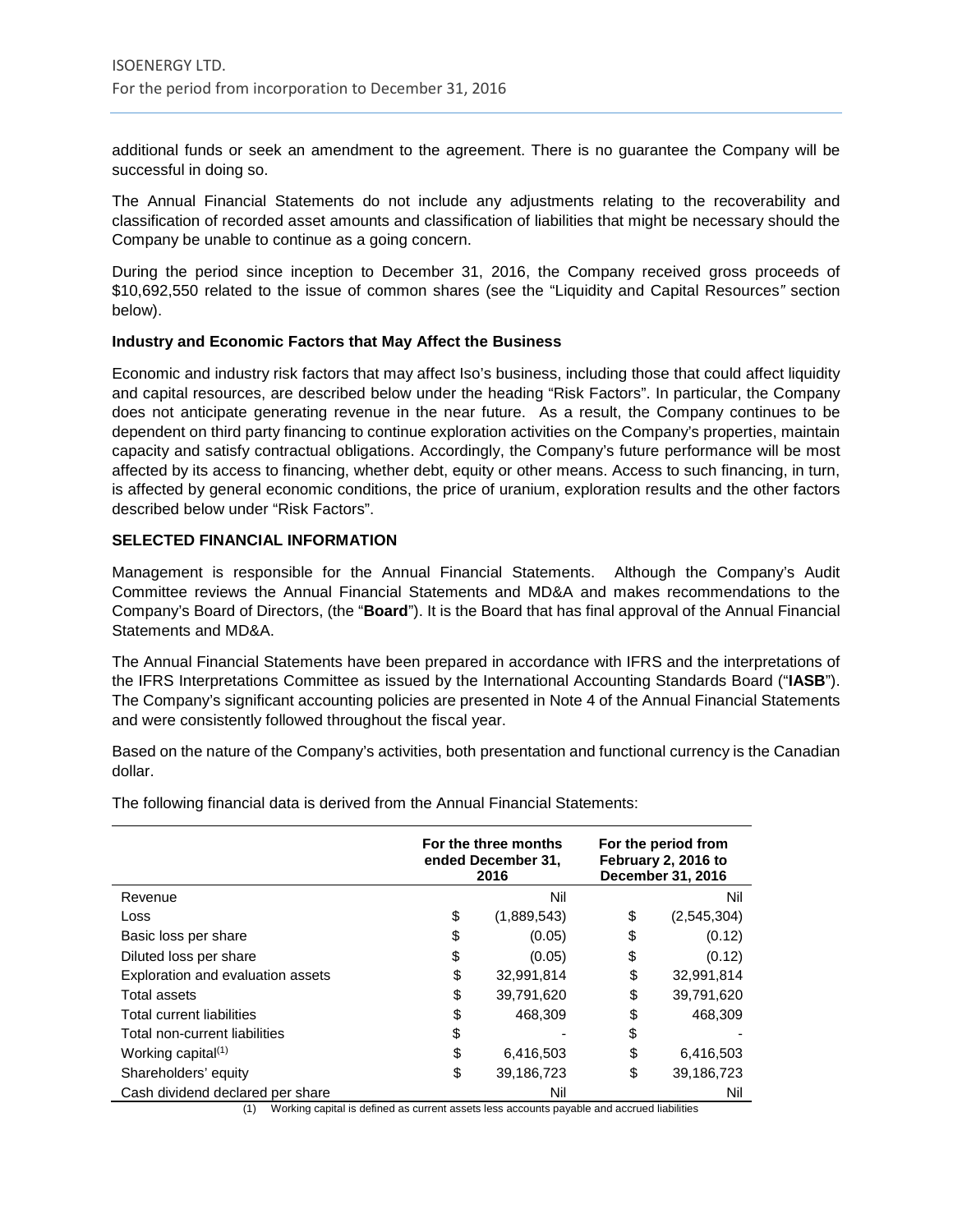|                                                | For the three months<br>ended December 31,<br>2016 |             | For the period from<br><b>February 2 to December</b><br>31, 2016 |             |  |
|------------------------------------------------|----------------------------------------------------|-------------|------------------------------------------------------------------|-------------|--|
| Share-based compensation                       | \$                                                 | 829,913     | \$                                                               | 829,913     |  |
| Administrative salaries, contract and director |                                                    |             |                                                                  |             |  |
| fees                                           |                                                    | 179,911     |                                                                  | 457,806     |  |
| Investor relations                             |                                                    | 171,412     |                                                                  | 171,412     |  |
| Office and administrative                      |                                                    | 33,937      |                                                                  | 80,527      |  |
| Employee relocation expense                    |                                                    | 340         |                                                                  | 72,998      |  |
| Professional fees                              |                                                    | (150, 500)  |                                                                  | 124,617     |  |
| Travel                                         |                                                    | 19,010      |                                                                  | 64,710      |  |
| Public company costs                           |                                                    | 70,596      |                                                                  | 80,596      |  |
| <b>Exploration costs</b>                       |                                                    | 21,870      |                                                                  | 21,870      |  |
| Airesurf acquisition and listing application   |                                                    | 565,079     |                                                                  | 565,079     |  |
| Release of flow-through share premium          |                                                    |             |                                                                  |             |  |
| liability                                      |                                                    | (142,053)   |                                                                  | (214,252)   |  |
| Loss from operations                           |                                                    | (1,599,515) |                                                                  | (2,255,276) |  |
| Deferred income tax expense                    |                                                    | (290,028)   |                                                                  | (290,028)   |  |
| Loss and comprehensive loss for the            |                                                    |             |                                                                  |             |  |
| period                                         | S                                                  | (1,889,543) |                                                                  | (2,545,304) |  |

During the three months ended December 31, 2016 and the period from inception to December 31, 2016 the Company had a loss of \$1,889,543 and \$2,545,304, respectively. The loss in the fourth quarter was significantly higher than the previous quarters due primarily to share-based compensation, the Airesurf Transaction and listing costs, both discussed below.

During the fourth quarter of 2016, the Company granted 3,775,000 stock options resulting in a share-based compensation expense being charged to the Company's statement of loss and comprehensive loss of \$829,913 in the three month period ended December 31, 2016, and a \$256,420 charge to exploration and evaluation assets. These are non-cash charges calculated using the Black-Scholes graded vesting method. Stock options granted to directors and employees vest as to 1/3 immediately and the balance over two years with the corresponding share-based compensation expense being recognized over this period. Stock options granted to investor relations consultants vest over one year. Variances in share-based compensation expense are expected from period to period depending on many factors, including whether options are granted in a period and whether options have fully vested or have been cancelled in a period.

Administrative salaries, contract and directors' fees were \$457,806 for the period from inception to December 31, 2016 and \$179,911 for the fourth quarter ended December 31, 2016 and relate to costs incurred by employees and contractors to manage the head office in Vancouver as well as directors' fees. Additional salaries and contract costs are included in exploration and evaluation assets.

Investor relations expenses were \$171,412 for the period from inception to December 31, 2016 and relate primarily to a promotional campaign to introduce the Company, which became a reporting issuer on October 13, 2016, to the investment community.

Office and administrative expenses were \$80,527 for the period from inception to December 31, 2016 and \$33,937 for the quarter ended December 31, 2016 and consist primarily of rent and communication costs. The employee relocation expense was a one-time cost incurred in relocating the President and Chief Executive Officer of the Company from Melbourne, Australia to Vancouver, British Columbia, where Iso's head office is located.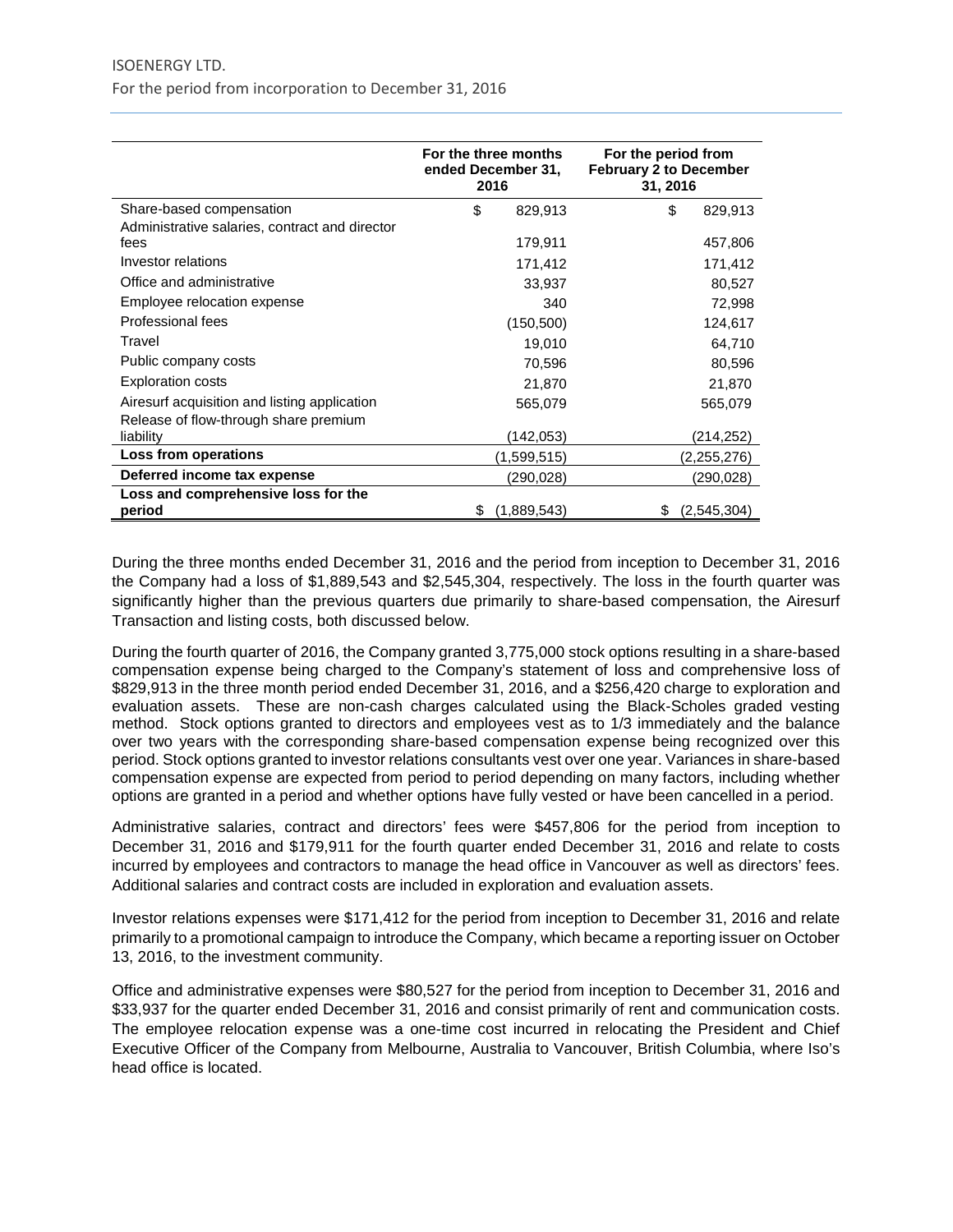Professional fees consist of legal and accounting fees. Prior to the completion of the Airesurf Transaction, professional fees consisted of legal fees incurred in connection with the Company's application to list its common shares on the TSXV and the completion of the Airesurf Transaction. Many of these costs were incurred prior to completion of the Airesurf Transaction. Following completion of the Airesurf Transaction, these costs were reclassified from professional fees to Airesurf acquisition and listing expenses to better reflect the one-time nature of the costs.

Travel expenses relate to general corporate travel in connection with capital raising activities and general corporate travel.

Public company costs consist of costs associated with being a public company such as listing fees, transfer agent costs, press releases and shareholder communication.

Exploration costs consist of costs incurred to establish rights to the Mountain Lake uranium deposit in the Hornby Bay Basin, Nunavut for which, at the time the costs were incurred, the Company did not yet have legal registered rights to explore the property. The rights were acquired in February 2017, and any further costs incurred will be capitalized. The property consists of five claims totaling 5,625 hectares and was acquired by staking. Mountain Lake is located 100 kilometres southwest of the coastal community of Kugluktuk.

Pursuant to the Airesurf Transaction, as described under "Background" above, on October 13, 2016, Iso issued 302,881 common shares to former shareholders of Airesurf at an effective price of \$1.00 per share. The purchase price has been allocated to the assets acquired and the liabilities assumed based on their fair value on the closing date of the Airesurf Transaction. The excess of the purchase price over the net assets acquired was included in the statement of loss and comprehensive loss for the period:

| Purchase price:             |               |
|-----------------------------|---------------|
| Fair value of shares issued | \$<br>302,881 |
| <b>Transaction costs</b>    | 210,141       |
|                             | \$<br>513,022 |
| Purchase price allocation:  |               |
| Cash                        | \$<br>1.057   |
| Accounts payable            | (53,114)      |
|                             | (52,057)      |
| Net purchase price expensed | 565,079       |
|                             |               |

Many of the transaction costs were incurred pre-closing and classified as professional costs in the third quarter. These costs have been reclassified in the fourth quarter from professional fees to Airesurf acquisition and listing costs to better reflect the one-time nature of the costs.

Release of flow-through share premium liability is related to the fulfillment of the commitment to spend the required exploration expenditures under flow-through share arrangement. On issuance, the Company separates the flow-through share into i) a flow-through share premium, equal to the estimated premium, if any investors pay for the flow-through feature, which is recognized as a liability; and ii) share capital. The flow-through share premium is recorded as a flow-through share premium liability. The liability is subsequently reduced when the required exploration expenditures are incurred, and accordingly, a recovery of flow-through premium is recorded as income. Resource expenditure deductions for income tax purposes related to exploration activities funded by flow-through share arrangements are renounced to investors under Canadian income tax legislation. Upon eligible expenses being incurred, the Company recognizes a deferred tax liability for the amount of the tax reduction renounced to the shareholders, as a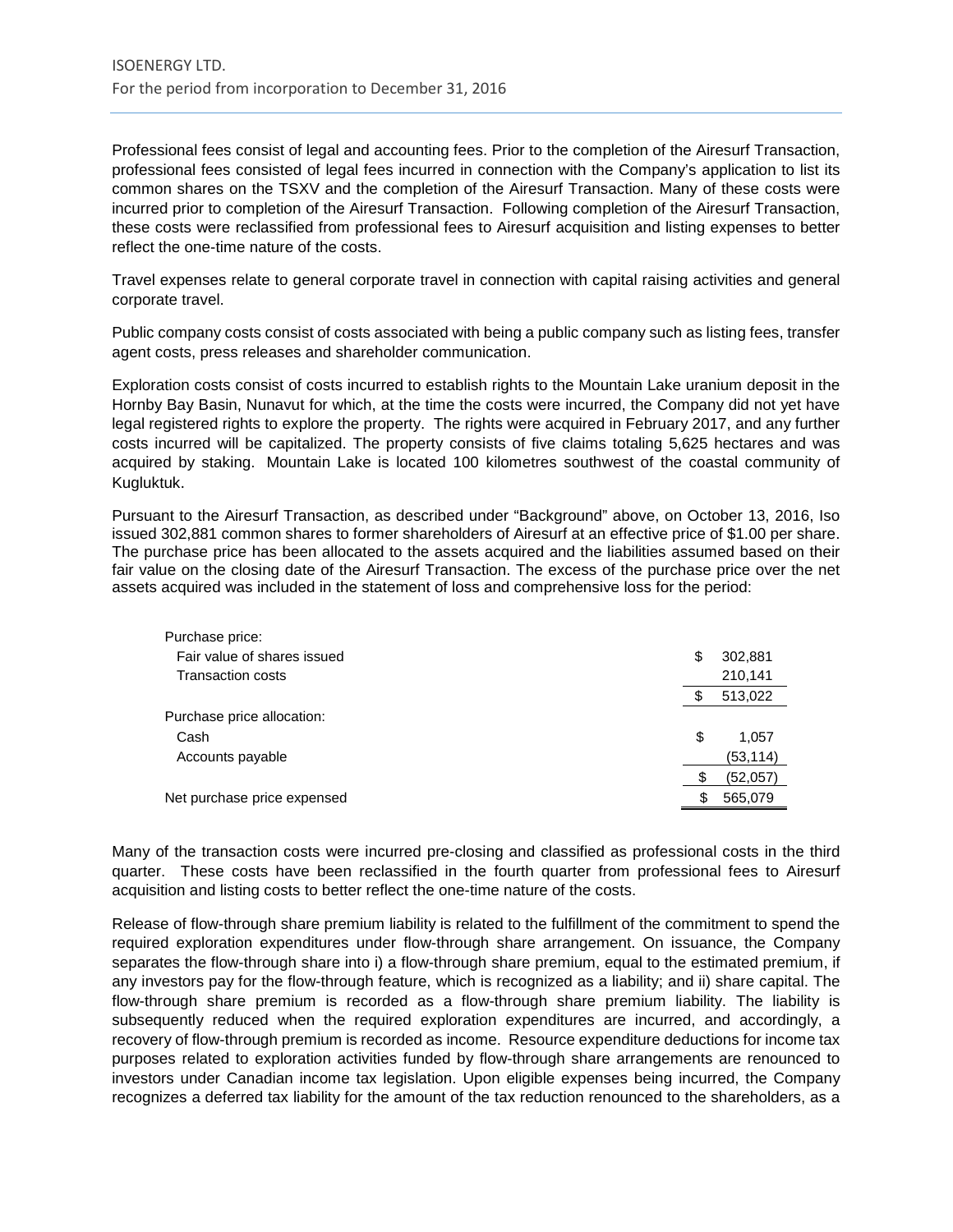tax provision. To the extent that eligible deferred income tax assets are available, the Company will reduce the deferred income tax liability and record a deferred income tax recovery. Proceeds received from the issuance of flow-through shares must be expended on Canadian resource property exploration within a period of two years. Failure to expend such funds as required under the Canadian income tax legislation will result in a Part XII.6 tax to the Company on flow-through proceeds renounced under the "Look-back" Rule. When applicable, this tax is expensed as a financial expense.

During the period ended December 31, 2016, the Company raised \$4,328,100 through the issuance of flow-through shares. Pursuant to Canadian tax law, the Company is required to spend this amount on eligible exploration expenditures by December 31, 2017. A \$393,464 flow-through share premium liability was recorded during the period ended December 31, 2016. As of December 31, 2016, the Company incurred \$2,356,776 of the required eligible exploration expenditures and as such the liability has been reduced by \$214,252 to \$179,212.

The Company has recorded a deferred tax expense of \$290,028 which reflects a deferred tax recovery on losses recognized in the period offset by the renunciation of the flow-through shares. A reconciliation of income taxes based statutory rates and reported taxes is as follows:

|                                                  | 2016        |
|--------------------------------------------------|-------------|
| Loss from operations                             | (2,255,276) |
| Statutory rate                                   | 27%         |
|                                                  |             |
| Expected income tax recovery                     | (608, 925)  |
| Permanent differences                            |             |
| Share-based compensation                         | 224,077     |
| Release of flow-through share premium liability  | (57, 848)   |
| Airesurf acquisitions (before transaction costs) | 95,833      |
| Other                                            | 561         |
| Flow-through share renunciation                  | 636,330     |
| Total                                            | 290.028     |

# **DISCUSSION OF OPERATIONS**

#### **Exploration and Evaluation Spending**

During the period from incorporation (February 2, 2016) to December 31, 2016, Iso incurred an aggregate of \$2,891,814 on deferred exploration on its properties as follows:

|                            |                 |      | Thorburn    | <b>North</b> |         |       |                          |                 |
|----------------------------|-----------------|------|-------------|--------------|---------|-------|--------------------------|-----------------|
|                            | Radio           | Lake |             | Thorburn     |         | Other |                          | Total           |
| <b>Drilling</b>            | \$<br>862.468   | \$   | 334.694     | \$           |         | \$    | ۰                        | \$<br>1,197,162 |
| Geological and geophysical | 5.178           |      | 429,839     |              | 284,160 |       | -                        | 719,177         |
| Geochemistry and assays    | 106,232         |      | 44,959      |              | -       |       | $\overline{\phantom{0}}$ | 151,191         |
| Labour and wages           | 189,377         |      | 167,803     |              | 14,327  |       | 4.417                    | 375,924         |
| Camp costs                 | 86.496          |      | 32.964      |              |         |       | $\overline{\phantom{0}}$ | 119,460         |
| Travel and other           | 30.004          |      | 16,607      |              | 3,333   |       | 290                      | 50,234          |
| Cash expenditures          | 1,279,755       |      | 1,026,866   |              | 301,820 |       | 4.707                    | 2,613,148       |
| Share-based compensation   | 171,801         |      | 84,619      |              | -       |       |                          | 256,420         |
| Depreciation               | 14.905          |      | 7,341       |              | ۰       |       | $\overline{\phantom{a}}$ | 22,246          |
| Total expenditures         | \$<br>1,466,461 |      | \$1,118,826 | \$           | 301,820 | \$    | 4,707                    | \$<br>2,891,814 |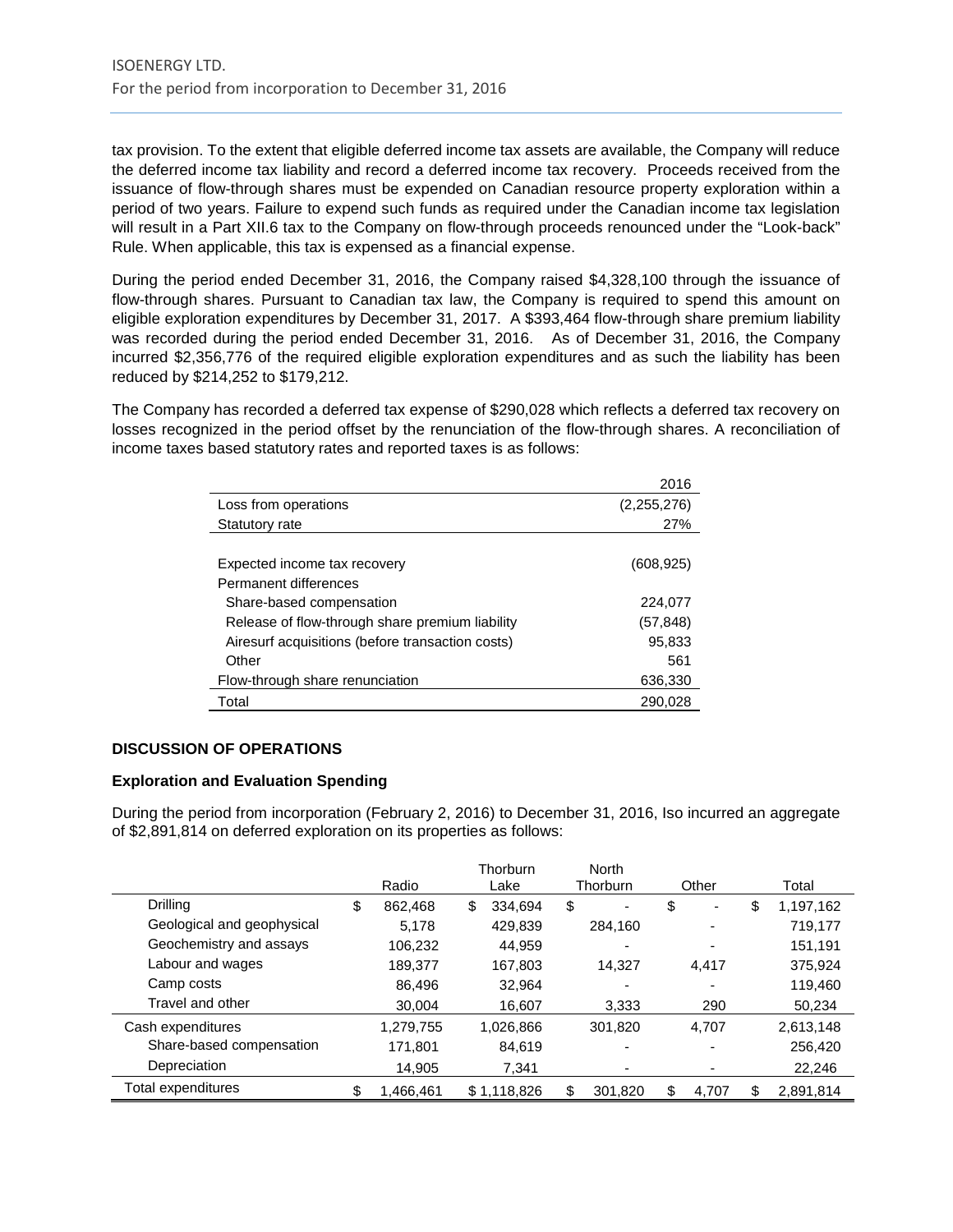During the period between incorporation to December 31, 2016, Iso actively explored three of its six properties, Radio, Thorburn Lake, and North Thorburn. A description of these exploration activities is set forth below.

#### Radio

At the Radio Project, a program of core drilling was started on September 19, 2016. The program consisted of 13 drill holes totalling 4,946 metres and was completed on October 14, 2016. The program evaluated three metasedimentary corridors for the presence of features indicative of nearby uranium mineralization. Results from several drill holes in the southern corridor were positive, as they encountered a large volume of basement clay alteration associated with graphitic fault zones. Samples of the graphitic fault zones are elevated in common uranium pathfinder elements such as molybdenum (up to 184 ppm), nickel (up to 274 ppm), cobalt (up to 45 ppm) and vanadium (up to 270 ppm). Systematic sampling through the alteration zones for shortwave infrared (SWIR) reflectance analysis indicates that the clay alteration zone is illitic, similar to the clay alteration zone that surrounds the nearby Roughrider deposit. The Company believes that further exploration in this area is warranted.

# Thorburn Lake

Work at Thorburn Lake property consisted of a direct current resistivity ("**DC-Res**") survey that began on August 31, 2016 and was completed on October 12, 2016. Approximately 84 line-kilometres of surveying was completed on grid lines spaced 200 metres apart. The survey was designed to locate areas of basement conductivity that may be related to graphitic structures, and other areas of low resistivity that might indicate clay alteration zones in the sandstone or basement. The Company believes the results are encouraging, as graphitic structures observed in drilling in 2008 and 2011 are coincident with conductive features in the survey results. Also, other local areas of low resistivity are observed in the data that may indicate the presence of clay alteration zones.

A program of core drilling at Thorburn Lake began on October 14, 2016 and was completed on November 6, 2016. A total of 2,587 metres was drilled in six drill holes. Several targets were evaluated in an area characterized by widespread elevated uranium geochemistry and local weak uranium mineralization drilled in 2011 by a previous operator. The best assay result from the 2011 drilling was 0.43% U3O8 over 0.6 metres in drill hole TBN-11-05A associated with pitchblende filled fractures in basement pelitic gneiss, immediately beneath the sub-Athabasca unconformity. Elevated radioactivity at the sub-Athabasca unconformity was observed in five of the six recently completed drill holes. The highlight was TBN16-19 where radioactivity up to 1,900 counts per second (30-40 times background) was measured with a handheld SRAT SPP2 scintillometer in an interval straddling the unconformity. Geochemical results from the radioactive interval in TBN16-19 returned  $0.10\%$  U<sub>3</sub>O<sub>8</sub> over 0.5 metres.

#### North Thorburn

A program of ground gravity geophysical surveying was completed at the North Thorburn property in June, 2016. During the survey, gravity was measured at 380 new stations spaced 50 metres apart along 200 metre spaced grid lines.

Additionally, a 50 line-kilometre DC-Res geophysical survey was completed on November 15, 2016. As with the DC-Res survey described above at Thorburn Lake, the objective was to locate areas of basement conductivity that may be related to graphitic structures, and other areas of low resistivity that might indicate clay alteration zones in the sandstone or basement. Three zones of low resistivity are evident in the results, all of which are located in the northeast part of the survey area. Each of the zones coincides with interpreted structures from previous geophysical surveys and thus each represents multiple drill targets.

The survey results will be integrated with other datasets to finalize drill targets. No previous drilling has been completed on the property.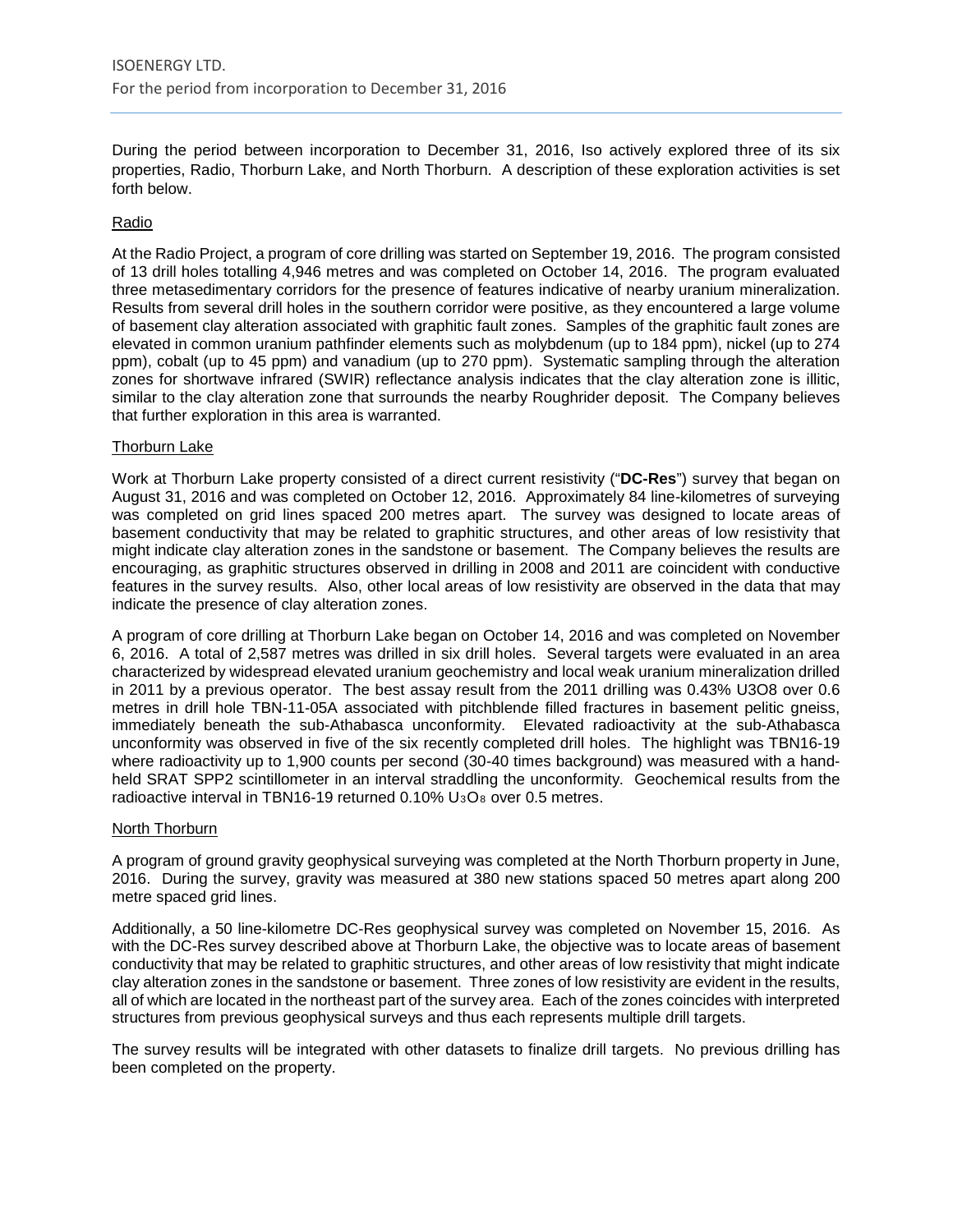Overall, the Company's strategy of focusing exploration on the Thorburn Lake and Radio properties with a combination of DC-Resistivity geophysics and core drilling was largely realized and/or is still being completed. Planned geophysical surveys in 2016 at Thorburn Lake and North Thorburn were completed. As well, initial drilling programs at Radio and Thorburn Lake were successful in identifying uranium mineralization or indications of uranium mineralization and are being followed up with more drilling in 2017.

The Company plans to continue to explore each of the Radio, Thorburn Lake and North Thorburn properties by completing the balance of the activities set forth below. The nature and extent of further exploration will depend on the results of these planned exploration activities and the Company's financial resources.

# **Comparison of Previous Use of Proceeds**

On October 13, 2016, Iso filed a Form 2B – Listing Application for the listing of common shares of Iso. The Form 2B provided that the funds available at that time would be used as set out below.

|                                                                              | <b>Expenditures</b><br>to September<br>30, 2016 | <b>Anticipated</b><br>use of funds<br>per October<br>13, 2016 Form<br>2B | <b>Estimated</b><br>total program<br>costs as of<br>October 13,<br>2016 |           | <b>Actual/Revised</b><br><b>Forecast</b> | <b>Comments</b>                                                      |
|------------------------------------------------------------------------------|-------------------------------------------------|--------------------------------------------------------------------------|-------------------------------------------------------------------------|-----------|------------------------------------------|----------------------------------------------------------------------|
| Thorburn North Property<br>- DC Resistivity Study<br>(60 line-km)            | \$<br>59,689                                    | \$<br>276,000                                                            | \$                                                                      | 335,689   | \$301,820 (Actual)                       | Completed<br>Nov 2016                                                |
| Thorburn Lake Project -<br>DC Resistivity Study                              | \$<br>359,341                                   | \$<br>51,000                                                             | \$                                                                      | 410,341   | \$429,839 (Actual)                       | Completed<br>Oct 2016                                                |
| Thorburn Lake Project -<br>Drilling (6 holes)                                | \$<br>13,397                                    | \$<br>606,000                                                            | \$                                                                      | 619,397   | \$597,027 (Actual)                       | Completed<br>Nov 2016                                                |
| Radio Project - Phase 1                                                      | \$<br>556,525                                   | \$<br>1,100,000                                                          | \$                                                                      | 1,656,525 | \$1,279,755<br>(Actual)                  | Completed<br>Oct 2016                                                |
| <b>Thorburn North Property</b><br>- 2,400 m Drilling (6<br>holes)            | \$<br>$\overline{\phantom{0}}$                  | \$<br>617,000                                                            | \$                                                                      | 617,000   | \$617,000<br>(Forecast)                  | Scheduled for<br>Summer 2017                                         |
| Thorburn Lake - 4,200 m<br>DC<br>Drilling<br>and<br><b>Resistivity Study</b> | \$                                              | \$<br>1,500,000                                                          | \$                                                                      | 1,500,000 | \$813,000<br>(Forecast)                  | <b>Drilling Begins</b><br>Feb 2017,<br>DC-Res<br>deferred to<br>2018 |
| Radio – Phase $2 - 4,100$<br>m Drilling (10 holes)                           | N/A                                             | N/A                                                                      |                                                                         | N/A       | \$781,000<br>(Forecast)                  | Currently<br>Underway                                                |

# **SUMMARY OF QUARTERLY RESULTS**

The information should be read in conjunction with the Company's Annual Financial Statements as well as the unconsolidated interim financial statements for the period ended September 30, 2016 and the unconsolidated audited financial statements for the period ended June 30, 2016.

|                        | June 30, 2016    |    | September 30, 2016 | December 31, 2016 |             |  |
|------------------------|------------------|----|--------------------|-------------------|-------------|--|
| Revenue                | Nil              |    | Nil                |                   | Nil         |  |
| Loss                   | \$<br>(226, 265) | \$ | (429.496)          |                   | (1,889,543) |  |
| Basic loss per share   | \$<br>(0.05)     | \$ | (0.01)             |                   | (0.05)      |  |
| Diluted loss per share | \$<br>(0.05)     | \$ | (0.01)             |                   | (0.05)      |  |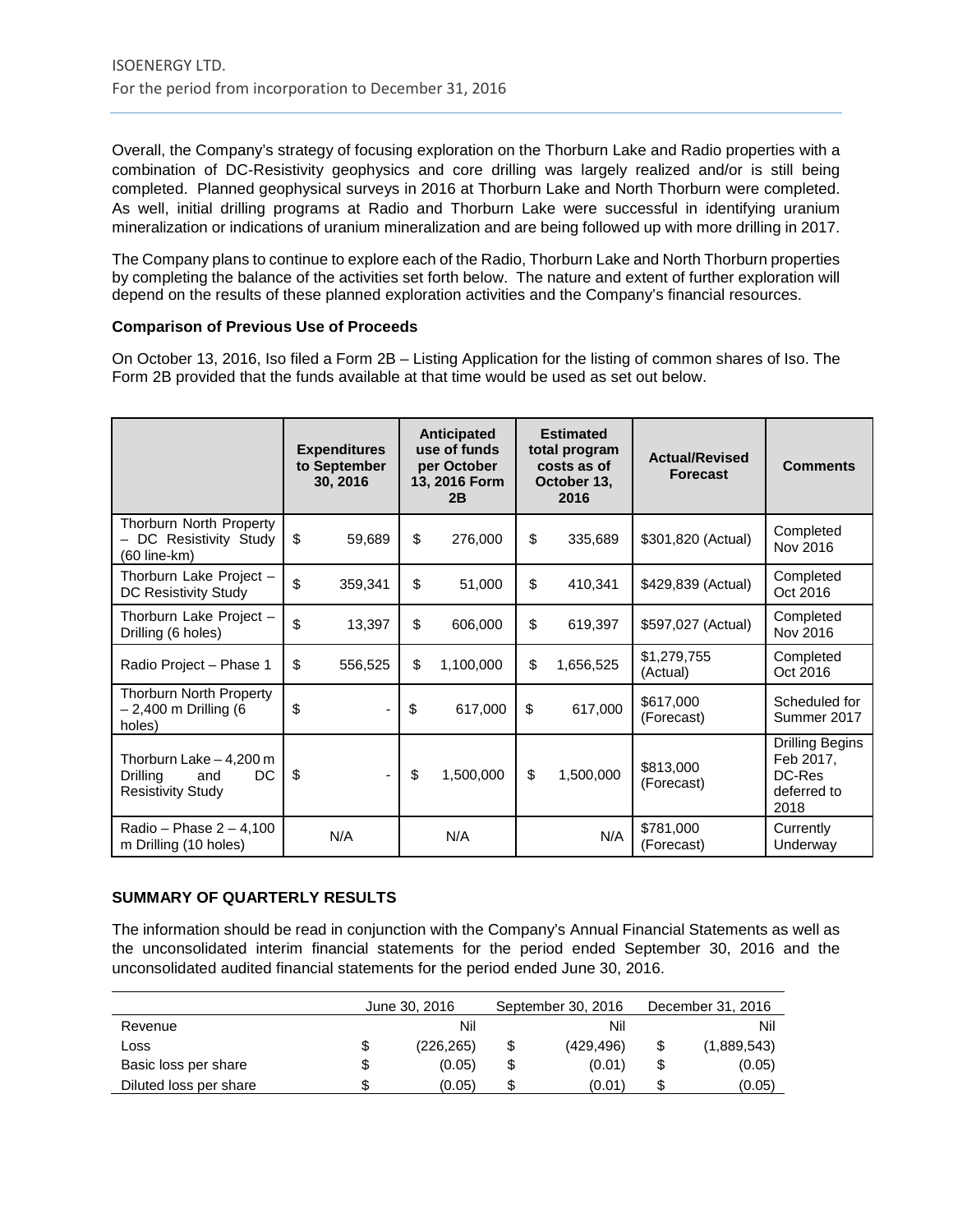Iso does not derive any revenue from its operations. Its primary focus is the acquisition, exploration and evaluation of resource properties.

The loss per period has fluctuated depending on the Company's activity level and periodic variances in certain items. Quarterly periods are therefore not comparable due to the nature and timing of exploration activities.

#### **FOURTH QUARTER RESULTS**

For a discussion of the Company's financial condition, financial performance and cash flow for the quarter ended December 31, 2016, please refer to "*Selected Financial Information*", above.

# **LIQUIDITY AND CAPITAL RESOURCES**

Iso has no revenue-producing operations, earns only minimal interest income on cash, and is expected to have recurring operating losses. As at December 31, 2016, the Company had an accumulated deficit of \$2,545,304.

In the period from incorporation to December 31, 2016, the Company completed the following private placements:

| Date issued:     | Shares issued | Price per<br>share | Gross<br>proceed | Cash finders'<br>fee |                | Other cash<br>share<br>issuance<br>costs | Net proceeds |              |
|------------------|---------------|--------------------|------------------|----------------------|----------------|------------------------------------------|--------------|--------------|
| June 30, 2016    | 2,033,000     | \$<br>1.00         | \$2,033,000      | \$                   | (3,300)        | \$                                       |              | \$2,029,700  |
| August 5, 2016   | 2,092,500     | \$<br>1.00         | 2,092,500        |                      | (95, 550)      |                                          | (64, 185)    | 1,932,765    |
| August 5, 2016   | 1,818,200     | \$<br>1.10         | 2,000,020        |                      | (120,001)      |                                          | (61, 348)    | 1,818,671    |
| August 4, 2016   | 2,106,000     | \$<br>1.00         | 2,106,000        |                      | $\overline{a}$ |                                          | (45, 885)    | 2,060,115    |
| October 11, 2016 | 132.950       | \$<br>1.00         | 132,950          |                      | (7, 356)       |                                          |              | 125,594      |
| November 2, 2016 | 2,116,436     | \$<br>1.10         | 2,328,080        |                      | (139,685)      |                                          | (22, 405)    | 2,165,990    |
|                  | 10,299,086    |                    | \$10,692,550     |                      | \$ (365,892)   | \$ (193, 823)                            |              | \$10,132,835 |

As at the date of this MD&A, the Company has approximately \$5,631,000. The Company's working capital balance as at the date of this MD&A is approximately \$4.7 million. As a result, as at the date hereof the Company has sufficient funds to complete the plans to continue exploration activities at its Radio, Thorburn Lake and Thorburn North projects and finance its general and administrative costs for the next 12 months. Excess available funds will be allocated to exploration programs based upon the results of completed programs.

As previously stated however, under the Radio Option Agreement, the Company is required to spend \$10 million prior to May 31, 2017 to earn a 70% interest. Therefore, to meet this requirement, the Company will need to raise additional funds or seek an amendment to the agreement. There is no guarantee the Company will be successful in doing so.

On an ongoing basis, and particularly in light of current market conditions for mineral exploration, management evaluates and adjusts its planned level of activities, including planned exploration and committed administrative costs, to maintain adequate levels of working capital.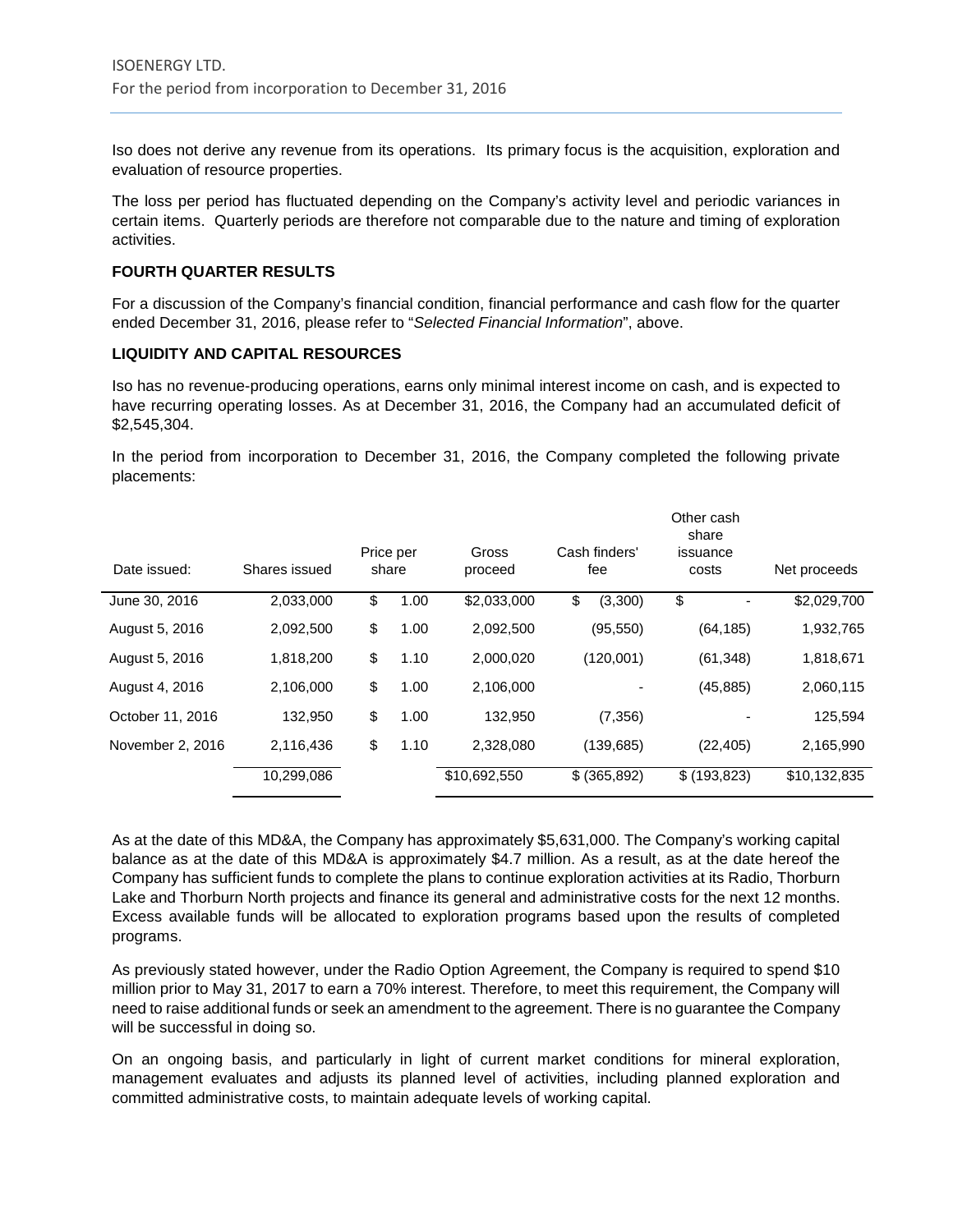As previously stated, the Company is dependent on external financing, including equity issuances and debt financing, to fund its activities. Management will determine whether to accept any offer to finance weighing such things as the financing terms, the results of exploration, the Company's share price at the time and current market conditions, among others. Circumstances that could impair the Company's ability to raise additional funds include general economic conditions, the price of uranium and the other factors set forth below under "Risk Factors". The Company has not paid any dividends and management does not expect that this will change in the near future.

Working capital is held almost entirely in cash, significantly reducing any liquidity risk of financial instruments held by Iso.

# **OFF-BALANCE SHEET ARRANGEMENTS**

The Company had no off-balance sheet arrangements as at December 31, 2016.

# **TRANSACTIONS WITH RELATED PARTIES**

Except as noted below, the only transactions between the Company and related parties are transactions between the Company and its key management personnel. Key management personnel include those persons having authority and responsibility for planning, directing and controlling the activities of the Company as a whole. The Company has determined that key management personnel consists of executive and non-executive members of the Company's Board of Directors, corporate officers and related companies.

Remuneration attributed to key management personnel for the period from February 2, 2016 to December 31, 2016 can be summarized as follows:

|                                                             | Short term<br>compensation |         |     | Share-based<br>compensation | Total     |
|-------------------------------------------------------------|----------------------------|---------|-----|-----------------------------|-----------|
| Expensed in the statement of loss and<br>comprehensive loss | S.                         | 325.045 | -SS | 717.974                     | 1,043,019 |
| Capitalized to exploration and evaluation assets            |                            | 268.913 |     | 234.441                     | 503,354   |
|                                                             | \$                         | 593.958 |     | 952.415                     | 546,373   |

In the period from incorporation to December 31, 2016, \$72,998 was also paid by the Company to or on behalf of its President and Chief Executive Officer to relocate to Vancouver, where the corporate office is based. This amount was included in relocation expenses on the Company's statement of loss and comprehensive loss.

As of December 31, 2016, \$70,012 (included in accounts payable and accrued liabilities) was owing to directors and officers for compensation.

In addition (i) during the period from incorporation to December 31, 2016, Old Iso issued 29,000,000 common shares to NexGen as consideration for the Transferred Property Interests; and (ii) on August 16, 2016, Old Iso issued 450,000 shares to NexGen to settle \$450,000 due to NexGen for costs paid by NexGen on Old Iso's behalf.

# **OUTSTANDING SHARE DATA**

The authorized capital of Iso consists of an unlimited number of common shares. As of March 7, 2017, there were 41,060,549 common shares outstanding and 4,025,000 stock options outstanding, each entitling the holder to purchase one common share of Iso at the prices set forth below.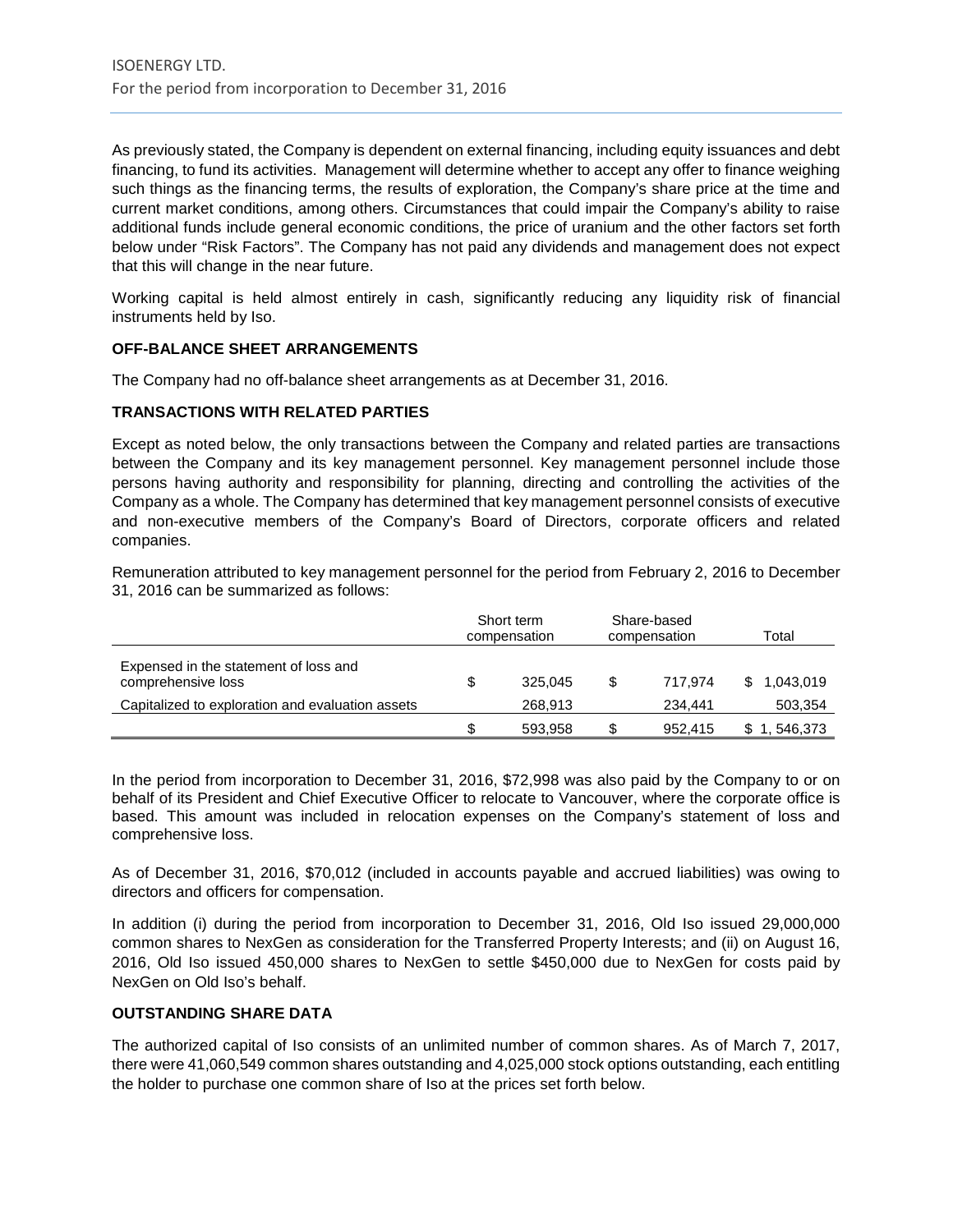| Expiry date      | Exercise price<br>per option |    | Number of options<br>exercisable | Exercise price<br>per option | Number of options |
|------------------|------------------------------|----|----------------------------------|------------------------------|-------------------|
| October 25, 2021 | 1.00                         | \$ | 1,225,000                        | 1.00                         | 3,675,000         |
| October 24, 2021 | 1.00                         | -S | 25,000                           | 1.00                         | 100.000           |
| January 4, 2022  | 1.00                         | £. | 83.333                           | 1.00                         | 250,000           |
|                  | 1.00                         |    | 1,333,000                        | 1.00                         | 4,025,000         |

Stock options outstanding at March 7, 2017 are as follows:

# **PROPOSED TRANSACTIONS**

As is typical in the mineral exploration and development industry, the Company continually reviews potential merger, acquisition and investment transactions and opportunities that could enhance shareholder value. At present however, no transactions have been approved by the Board or in respect of which such approval is probable.

# **CRITICAL ACCOUNTING JUDGMENTS, ESTIMATES AND ASSUMPTIONS**

The preparation of the financial statements requires management to make judgments, estimates and assumptions that affect the reported amounts of assets, liabilities and contingent liabilities at the date of the financial statements and the reported amounts of revenues and expenses during the reporting period. Estimates and assumptions are continuously evaluated and are based on management's experience and other factors, including expectations of future events that are believed to be reasonable in the circumstances. Uncertainty about these judgments, estimates and assumptions could result in a material adjustment to the carrying amount of the asset or liability affected in future periods.

Information about significant areas of estimation uncertainty considered by management in preparing the Annual Financial Statements is as follows:

#### *i. Impairment*

At the end of each financial reporting period the carrying amounts of the Company's non-financial assets are reviewed to determine whether there is any indication that those assets have suffered an impairment loss or reversal of previous impairment. Where such an indication exists, the recoverable amount of the asset is estimated in order to determine the extent of the impairment, if any. With respect to exploration and evaluation assets, the Company is required to make estimates and judgments about the future events and circumstances regarding whether the carrying amount of intangible exploration assets exceeds its recoverable amount. Recoverability depends on various factors, including the discovery of economically recoverable reserves, the ability of the Company to obtain the necessary financing to complete development and upon future profitable production or proceeds from the disposition of the exploration and evaluation assets themselves. Additionally, there are numerous geological, economic, environmental and regulatory factors and uncertainties that could impact management's assessment as to the overall viability of its properties or its ability to generate future cash flows necessary to cover or exceed the carrying value of the Company's exploration and evaluation assets.

#### *ii. Share-based payments*

The Company uses the Black-Scholes option pricing model to determine the fair value of options in order to calculate share-based payment expenses. The Black-Scholes model involves six key inputs to determine fair value of an option: risk-free interest rate, exercise price, market price at date of issue, expected dividend yield, expected life, and expected volatility. Certain of the inputs are estimates that involve considerable judgment and are, or could be, affected by significant factors that are out of the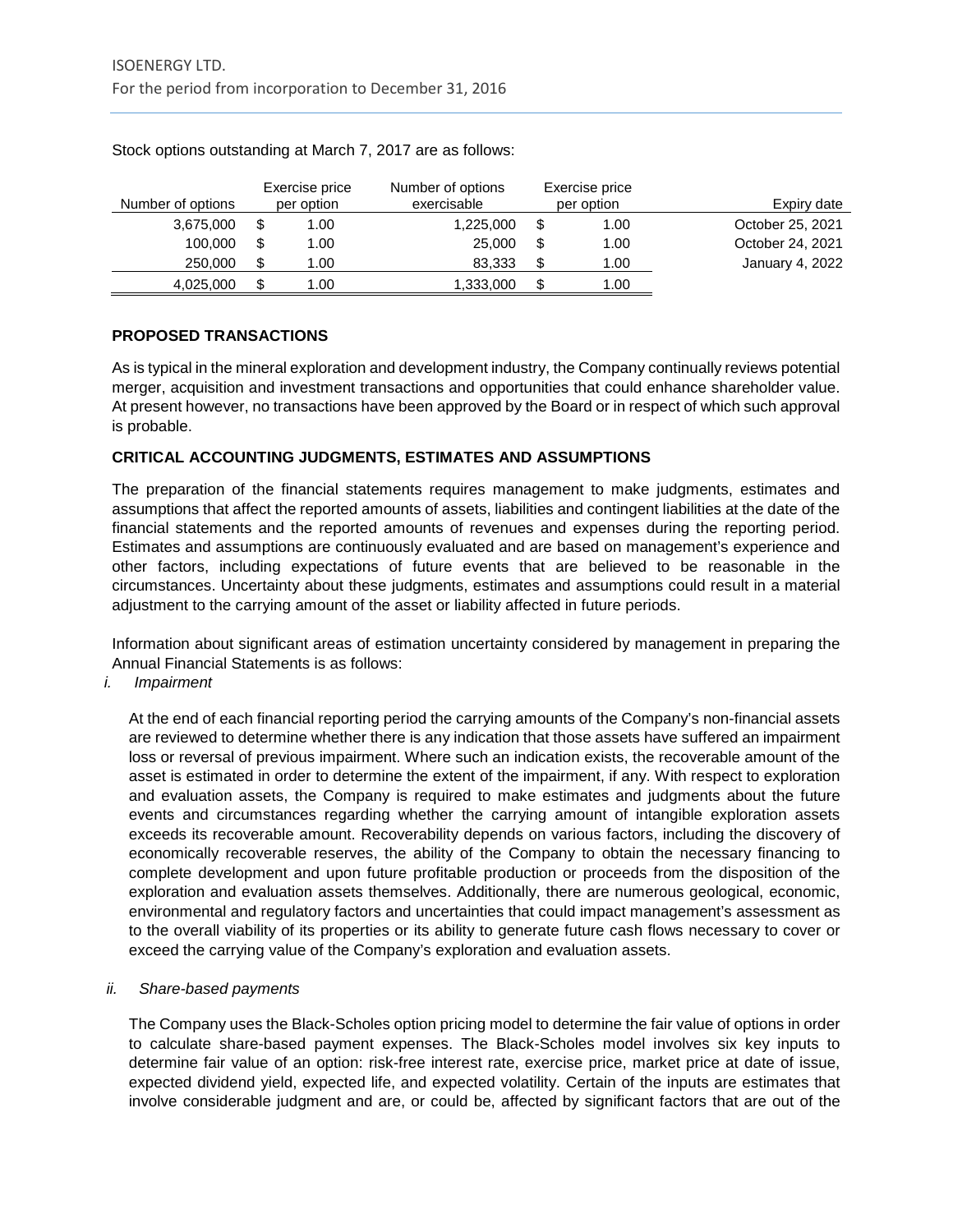Company's control. The Company is also required to estimate the future forfeiture rate of options based on historical information in its calculation of share-based payment expenses. Refer to Note 9 of the Annual Financial Statements for further details.

Where equity instruments are issued to settle amounts due or for goods or services received by the entity as consideration which cannot be specifically identified, they are measured at the fair value of the sharebased payment. Otherwise, share-based payments are measured at the fair value of amount settled or goods or services received. The only significant share based payment transactions occurring during the period ended December 31, 2016 was the acquisition of the Acquired Property Interests and the Thorburn North property and the completion of the Airesurf Transaction, by Old Iso. Old Iso was a private company, and therefore, the determination of the value of these share-based payments is considered a significant accounting estimate, as there was no active market for the issued shares. The value of these transactions was measured with reference to the price per share paid by external third party investors at approximately the same time.

# **CHANGES IN ACCOUNTING POLICIES**

The accounting policies followed by the Company are set out in Note 4 to the Annual Financial Statements.

#### **Future Accounting Pronouncements:**

The following standards have not been adopted by the Company and are being evaluated to determine their impact:

- IFRS 9 *Financial Instruments:* New standard that replaced IAS 39 for the classification and measurement of financial instruments, effective for annual periods beginning on or after January 1, 2018. The extent of the impact of adoption of the standard on the Company's financial statements has not yet been determined.
- IFRS 16 *Leases:* In January 2016, the IASB issued IFRS 16 Leases. IFRS 16 brings most leases on-balance sheet for lessees by eliminating the distinction between operating and finance leases. Lessor accounting remains largely unchanged and the distinction between operating and finance leases is retained. Under IFRS 16, a lessee recognizes a right-of-use asset and a lease liability. The right-of-use asset is treated similarly to other non-financial assets and depreciated accordingly, and the liability accrues interest. The lease liability is initially measured at the present value of the lease payments payable over the lease term, discounted at the rate implicit in the lease. Lessees are permitted to make an accounting policy election, by class of underlying asset, to apply a method like IAS 17's operating lease accounting and not recognize lease assets and lease liabilities for leases with a lease term of 12 months or less and on a lease-by-lease basis, to apply a method similar to current operating lease accounting to leases for which the underlying asset is of low value. IFRS 16 supersedes IAS 17 – Leases and related interpretations and is effective for periods beginning on or after January 1, 2019, with earlier adoption permitted if IFRS 15 has also been applied. The Company is currently evaluating the impact of the adoption of IFRS 16 on the Company's financial statements along with the timing of adoption.

# **CAPITAL MANAGEMENT**

The Company manages its capital structure and makes adjustments to it, based on the funds available to the Company, in order to support the acquisition, exploration and evaluation of assets. The Board does not impose quantitative return on capital criteria for management, but rather relies on the expertise of the Company's management to sustain the future development of the business.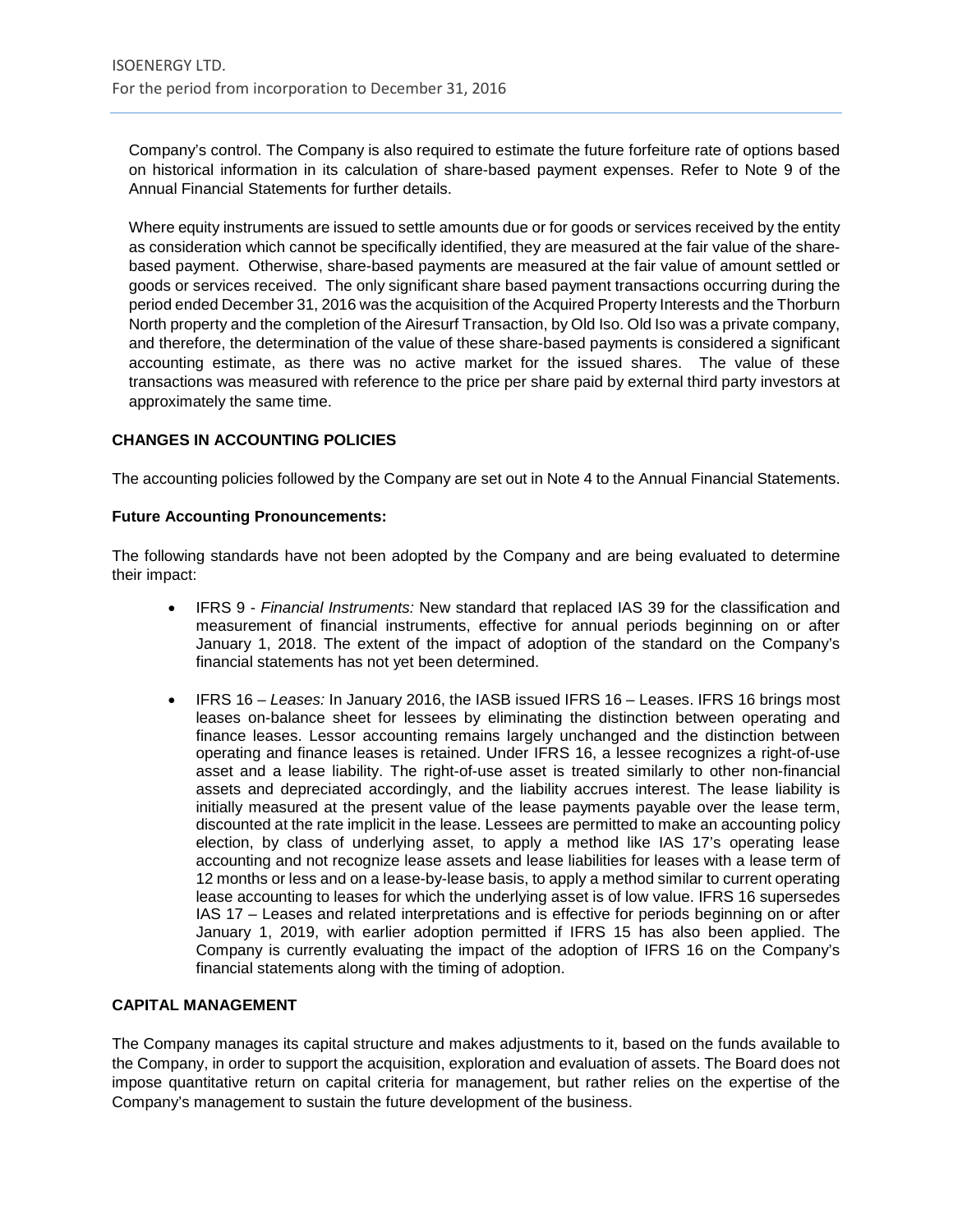In the management of capital, the Company considers all types of equity and is dependent on third party financing, whether through debt, equity, or other means. Although the Company has been successful in raising funds to date, there is no assurance that the Company will be successful in obtaining required financing in the future or that such financing will be available on terms acceptable to the Company.

The properties in which the Company currently has an interest are in the exploration stage. As such the Company, has historically relied on the equity markets to fund its activities. The Company will continue to assess new properties and seek to acquire an interest in additional properties if it determines that there is sufficient geologic or economic potential and if it has adequate financial resources to do so.

Management reviews its capital management approach on an on-going basis and believes that this approach, given the relative size of the Company, is reasonable. The Company is not subject to externally imposed capital requirements. There were no changes in the Company's approach to capital management during the period.

#### **FINANCIAL INSTRUMENTS**

The Company's financial instruments consist of cash, amounts receivable, accounts payable and accrued liabilities.

The fair values of the Company's financial instruments approximate their carrying value, due to their shortterm maturities or liquidity. The Company's cash and amounts receivable are classified as loans and receivables and are initially recorded at fair value and subsequently at amortized cost with accrued interest recorded in accounts receivable.

#### **Financial instrument risk exposure**

As at December 31, 2016, the Company's financial instrument risk exposure and its impact on the Company's financial instruments are summarized below:

#### **(a) Credit Risk**

Credit risk is the risk that one party to a financial instrument will fail to discharge an obligation and cause the other party to incur a financial loss. As at December 31, 2016 the Company has cash on deposit with a large Canadian bank. Credit risk is concentrated as a significant amount of the Company's cash and cash equivalents is held at one financial institution. Management believes the risk of loss to be remote. The Company's amounts receivable consists of input tax credits receivable from the Government of Canada and interest accrued on cash equivalents. Accordingly, the Company does not believe it is subject to significant credit risk.

#### **(b) Liquidity Risk**

Liquidity risk is the risk that an entity will encounter difficulty in raising funds to meet its obligations under financial instruments. The Company attempts to manage liquidity risk by maintaining sufficient cash balances. Liquidity requirements are managed based on expected cash flows to ensure that there is sufficient capital to meet short-term obligations. As at December 31, 2016 the Company had a working capital balance of \$6,416,503, including cash of \$6,491,460.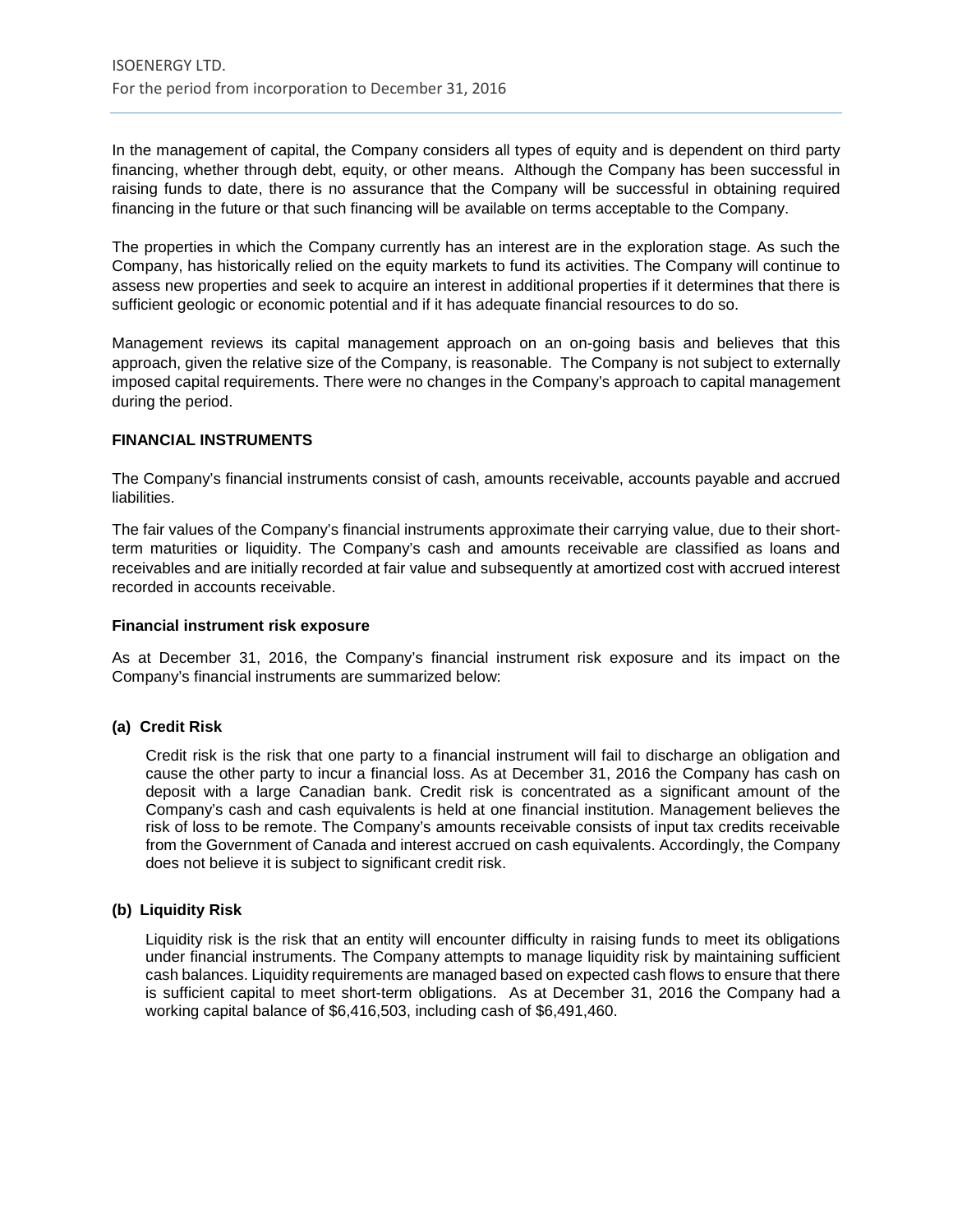# **(c) Market Risk**

Market risk is the risk of loss that may arise from changes in market factors such as interest rates, foreign exchange rates and commodity and equity prices.

#### **(i) Interest Rate Risk**

Interest rate risk is the risk that the future cash flows from a financial instrument will fluctuate due to changes in market interest rates. The Company holds its cash in bank accounts that earn variable interest rates. Due to the short-term nature of these financial instruments, fluctuations in market rates do not have a significant impact on the estimated fair value of the Company's cash and cash equivalent balances as of December 31, 2016.

# **(ii) Foreign Currency Risk**

The functional currency of the Company is the Canadian dollar. The Company is affected by currency transaction risk and currency translation risk. Consequently, fluctuations of the Canadian dollar in relation to other currencies may impact the fair value of financial assets, liabilities and operating results. As of December 31, 2016, the Company had no financial assets and liabilities that were subject to currency translation risk. The Company maintains a Canadian dollar bank account in Canada.

# **(iii) Price risk**

The Company is exposed to price risk with respect to commodity and equity prices. Equity price risk is defined as the potential adverse impact of movements in individual equity prices or general movements in the level of the stock market on the Company's financial performance. Commodity price risk is defined as the potential adverse impact of commodity price movements and volatilities on financial performance and economic value. Future declines in commodity prices may impact the valuation of long-lived assets. The Company closely monitors the commodity prices of uranium, individual equity movements, and the stock market.

# **RISK FACTORS**

The operations of Iso are speculative due to the high-risk nature of its business which is the exploration of mineral properties. The discovery, development and acquisition of mineral properties are in many respects unpredictable events. Future metal prices, capital equity markets, the success of exploration programs and other property transactions can have a significant impact on Iso's capital requirements.

These are not the only risks and uncertainties that Iso faces. Additional risks and uncertainties not presently known to Iso or that Iso currently considers immaterial may also impair its business operations. These risk factors could materially affect Iso's future operating results and could cause actual events to differ materially from those described in forward-looking statements relating to Iso.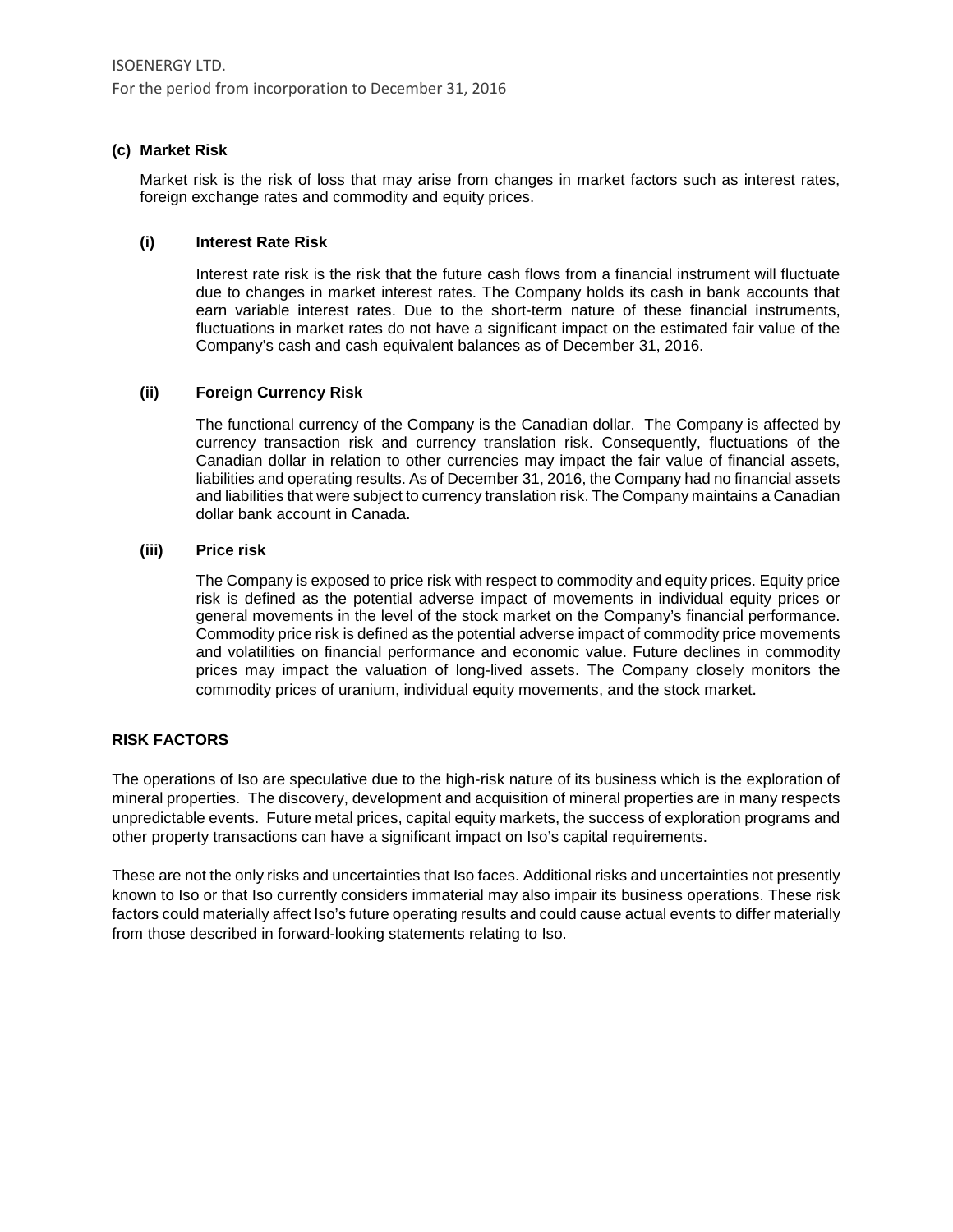# **Negative Operating Cash Flow and Dependence on Third Party Financing**

Iso has no source of operating cash flow and there can be no assurance that Iso will ever achieve profitability. Accordingly, Iso is dependent on third party financing to continue exploration activities on its properties, maintain capacity and satisfy contractual obligations. The amount and timing of expenditures will depend on a number of factors, including in material part the progress of ongoing exploration, the results of consultants' analyses and recommendations, the entering into of any strategic partnerships and the acquisition of additional property interests. Failure to obtain such additional financing could result in delay or indefinite postponement of further exploration and development of Iso's properties or require Iso to sell one or more of its properties.

# **Uncertainty of Additional Financing**

As stated above, Iso is dependent on third party financing, whether through debt, equity, or other means. Although Iso has been successful in raising funds to date, there is no assurance that Iso will be successful in obtaining required financing in the future or that such financing will be available on terms acceptable to Iso. Volatile uranium markets, a claim against Iso, a significant event disrupting Iso's business, or other factors may make it difficult or impossible to obtain financing through debt, equity, or other means on favourable terms, or at all.

# **Forfeiture of Radio Option Agreement**

To acquire a 70% interest in the Radio Project, Iso must incur a minimum of \$10,000,000 in exploration expenditures on the Radio Project between January 1, 2014 and May 31, 2017. As at the date hereof, Iso only proposes to incur \$780,000 of its available funds to exploration activities at the Radio Project, bringing the total expenditures on the Radio Project during the relevant period to approximately \$2,124,000. Any subsequent exploration will be contingent upon the results of previous and planned exploration. There is no assurance that any exploration program will be successful. Even if some or all of the planned exploration programs are successful, Iso will be required to obtain additional financing to satisfy the remaining expenditure requirements under the Radio Option Agreement. There is no assurance that Iso will be successful in obtaining the required financing or that such financing will be available on terms acceptable to Iso. Failure to satisfy the expenditure requirement under the Radio Option Agreement (or to pay cash in lieu thereof to the Radio Optionors) may result in the termination of Iso's interest in the Radio Project, without the return of any amounts expended by Iso on the Radio Project or any common shares issued to NexGen as consideration for the assignment of the Radio Option Agreement to Iso.

# **Limited Operating History**

Iso is subject to many risks common to enterprises with a limited operating history, including undercapitalization, cash shortages, limitations with respect to personnel, financial and other resources and absence of revenues. There is no assurance that Iso will be successful in achieving a return on shareholders' investment and the likelihood of success must be considered in light of its early stage of operations. All of Iso's properties are in the exploration stage. There can be no assurance that Iso will be able to develop any of its projects profitably or that any of its activities will generate positive cash flow.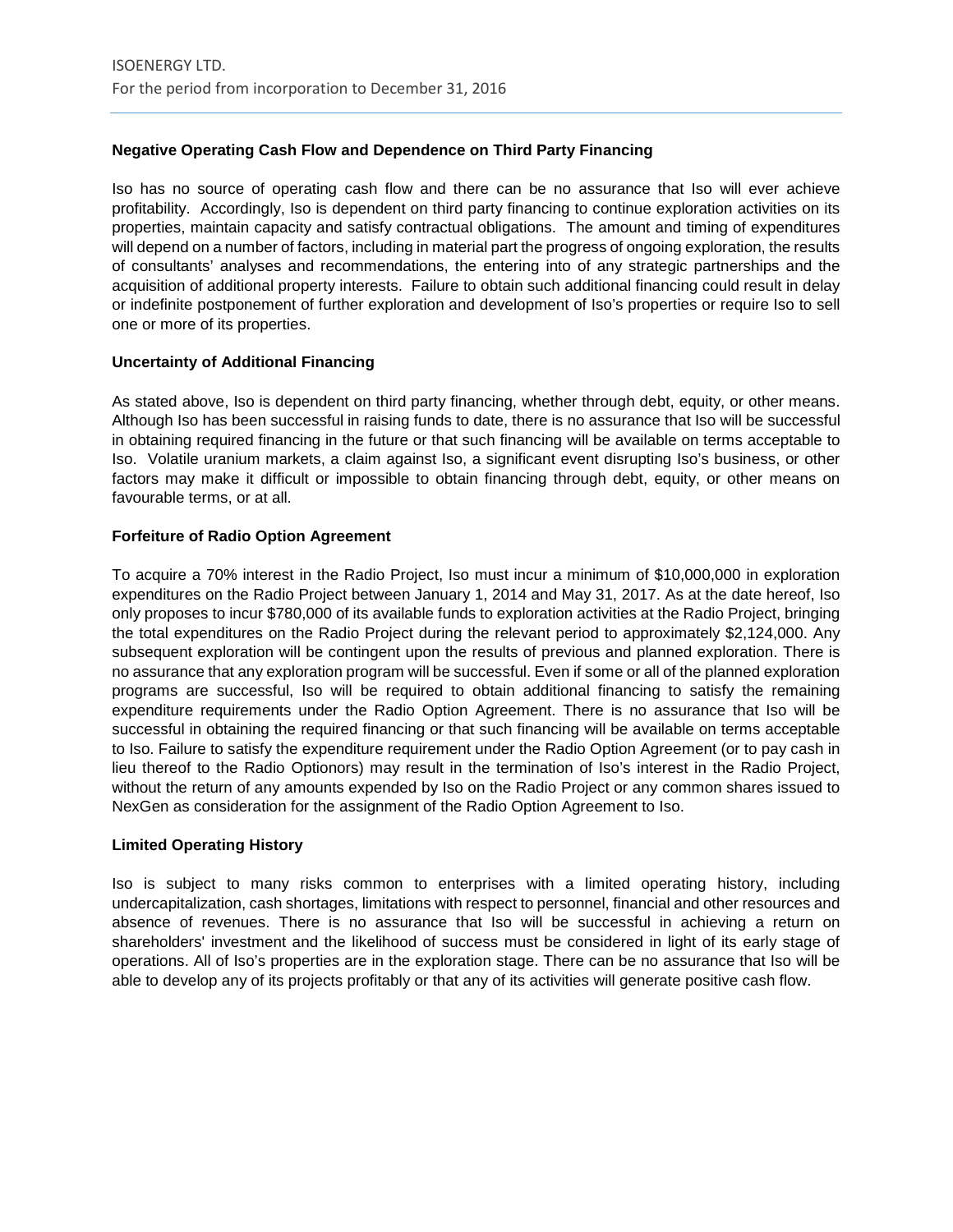# **No Known Mineral Resources or Reserves**

There are no known bodies of commercial minerals on Iso's mineral exploration properties. The exploration programs undertaken and proposed constitute an exploratory search for mineral resources and mineral reserves or programs to qualify identified mineralization as mineral reserves. There is no assurance that Iso will be successful in its search for mineral resources and mineral reserves.

#### **Influence of Large Shareholder**

NexGen holds approximately 71.7% of the issued and outstanding common shares. As a result, NexGen will have majority control of Iso and will be in a position to exercise significant influence over all matters submitted to shareholders for approval, including the election and removal of directors, determination of significant corporate actions, amendments to Iso's articles and the approval of any business combinations, mergers or takeover attempts, in a manner that could conflict with the interests of other shareholders. As a result of NexGen having majority control of Iso, the market value of the Company's common shares may be less than would otherwise prevail absent such significant shareholder to reflect the potentially reduced liquidity of the common shares.

In addition, the concentration of Iso's issued and outstanding common shares in the hands of one shareholder may discourage an unsolicited bid for the common shares, and this may adversely impact the value and trading price of the Company's common shares. Further, if NexGen sells a substantial amount of the common shares in the public market, the market price of the common shares could fall. The perception among the public that these sales will occur could also produce the same effect.

#### **Alternate Sources of Energy and Uranium Prices**

Nuclear energy competes with other sources of energy like oil, natural gas, coal and hydro-electricity. These sources are somewhat interchangeable with nuclear energy, particularly over the longer term. If lower prices of oil, natural gas, coal and hydro-electricity are sustained over time, it may result in lower demand for uranium concentrates and uranium conversion services, which, among other things, could lead to lower uranium prices. Growth of the uranium and nuclear power industry will also depend on continuing and growing public support for nuclear technology to generate electricity. Unique political, technological and environmental factors affect the nuclear industry, exposing it to the risk of public opinion, which could have a negative effect on the demand for nuclear power and increase the regulation of the nuclear power industry. An accident at a nuclear reactor anywhere in the world could affect acceptance of nuclear energy and the future prospects for nuclear generation. All of the above factors could have a material and adverse effect on our ability to obtain the required financing in the future or to obtain such financing on terms acceptable to Iso, resulting in material and adverse effects on our exploration and development programs, cash flow and financial condition.

#### **Aboriginal Title and Consultation Issues**

First Nations and Métis claims to aboriginal title, as well as related consultation issues, may impact Iso's ability to conduct exploration, development and mining activities at its mineral properties in Saskatchewan. Pursuant to historical treaties, First Nations bands in northern Saskatchewan ceded title to most traditional lands, but continue to assert title to the minerals within those lands. Managing relations with First Nations bands is a matter of paramount importance to Iso. However, there can be no assurance that aboriginal title claims and related consultation issues will not arise on or with respect to Iso's mineral properties. Iso's properties are located in Northern Saskatchewan in areas which are covered by treaty and not subject to current Aboriginal title claims.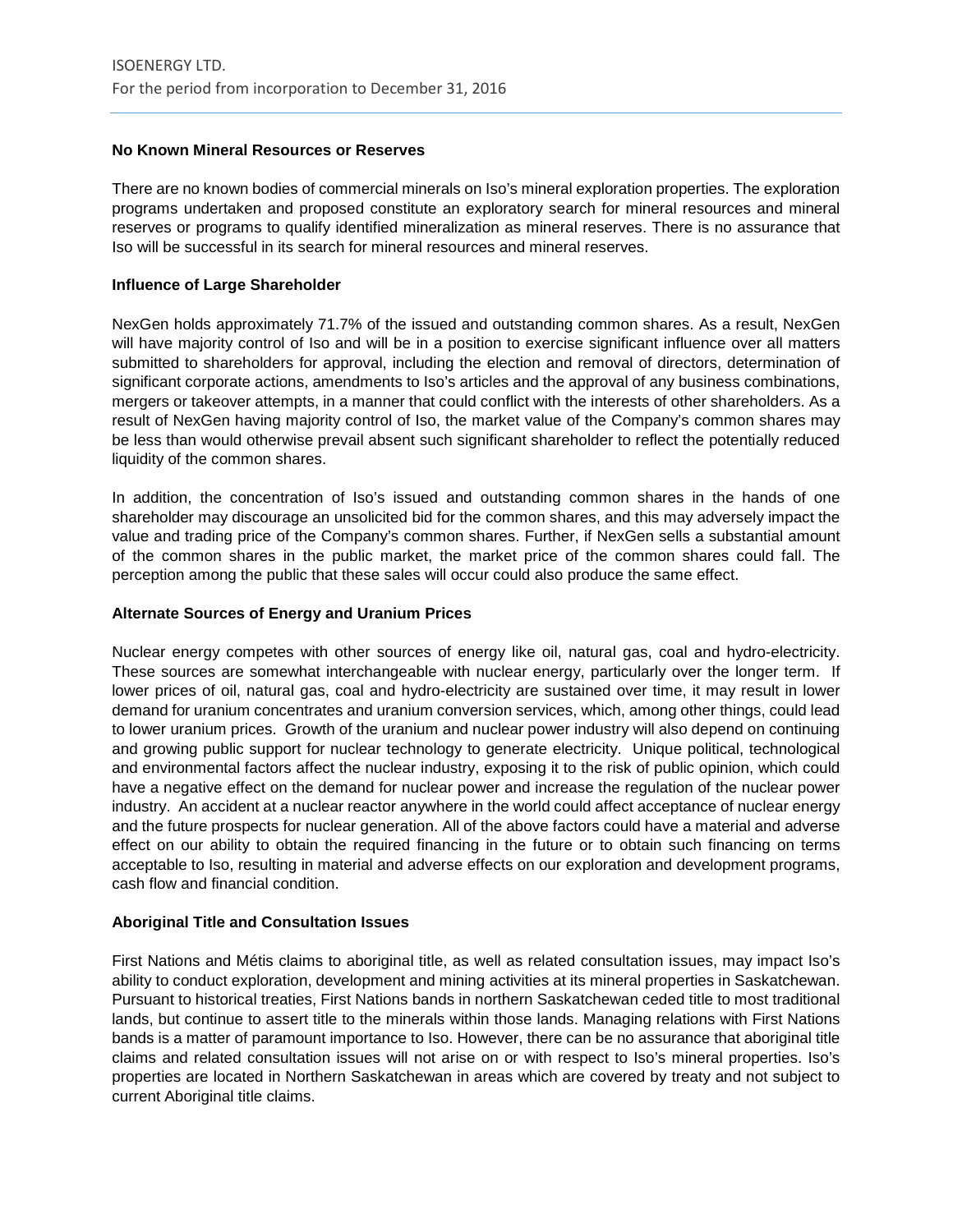# **Exploration Risks**

Exploration for mineral resources involves a high degree of risk and few properties that are explored are ultimately developed into producing mines. The risks and uncertainties inherent in exploration activities include but are not limited to: general economic, market and business conditions, the regulatory process and actions, failure to obtain necessary permits and approvals, technical issues, new legislation, competitive and general economic factors and conditions, the uncertainties resulting from potential delays or changes in plans, the occurrence of unexpected events and management's capacity to execute and implement its future plans. Discovery of mineral deposits is also dependent upon a number of factors, not the least of which are the technical skills of the exploration personnel involved and the capital required for the programs. The cost of conducting exploration programs may be substantial and the likelihood of success is difficult to assess. There is no assurance that Iso's mineral exploration activities will result in any discoveries of any bodies of commercial ore. There is also no assurance that even if commercial quantities of ore are discovered that it will be developed and brought into commercial production. The commercial viability of a mineral deposit once discovered is also dependent upon a number of factors, most of which factors are beyond the control of Iso and may result in Iso not receiving adequate return on investment capital.

# **Reliance upon Key Management and Other Personnel**

Iso relies on the specialized skills of management (including, among others, its President and Chief Executive Officer and VP Exploration) and consultants in the areas of mineral exploration, geology and business negotiations and management. The loss of any of these individuals could have an adverse affect on Iso. Iso does not currently maintain key-man life insurance on any of its key employees. As Iso's business activity grows, it will require additional key financial, administrative and qualified technical personnel. Although Iso believes that it will be successful in attracting, retaining and training qualified personnel, there can be no assurance of such success. If it is not successful in attracting, retaining and training qualified personnel, the efficiency of Iso's business could be affected, which could have an adverse impact on its future cash flows, earnings, results of operation and financial condition.

#### **Title to Properties**

Iso has diligently investigated all title matters concerning the ownership of all mineral claims and plans to do so for all new claims and rights to be acquired. While to the best of its knowledge, title to Iso's mineral properties are in good standing, this should not be construed as a guarantee of title. Iso's mineral properties may be affected by undetected defects in title, such as the reduction in size of the mineral titles and other third party claims affecting Iso's interests. Maintenance of such interests is subject to ongoing compliance with the terms governing such mineral titles. Mineral properties sometimes contain claims or transfer histories that examiners cannot verify. A successful claim that Iso does not have title to any of its mineral properties could cause Iso to lose any rights to explore, develop and mine any minerals on that property, without compensation for its prior expenditures relating to such property.

# **Uninsurable Risks**

Exploration, development and production of mineral properties are subject to certain risks, and in particular, unexpected or unusually geological operating conditions including rock bursts, cave-ins, fires, flooding and earthquakes may occur. It is not always possible to insure fully against such risks and Iso may decide not to take out insurance against such risks as a result of high premiums or for other reasons. Should such liabilities arise, they could have an adverse impact on Iso's operations and could reduce or eliminate any future profitability and result in increasing costs and a decline in the value of the securities of Iso.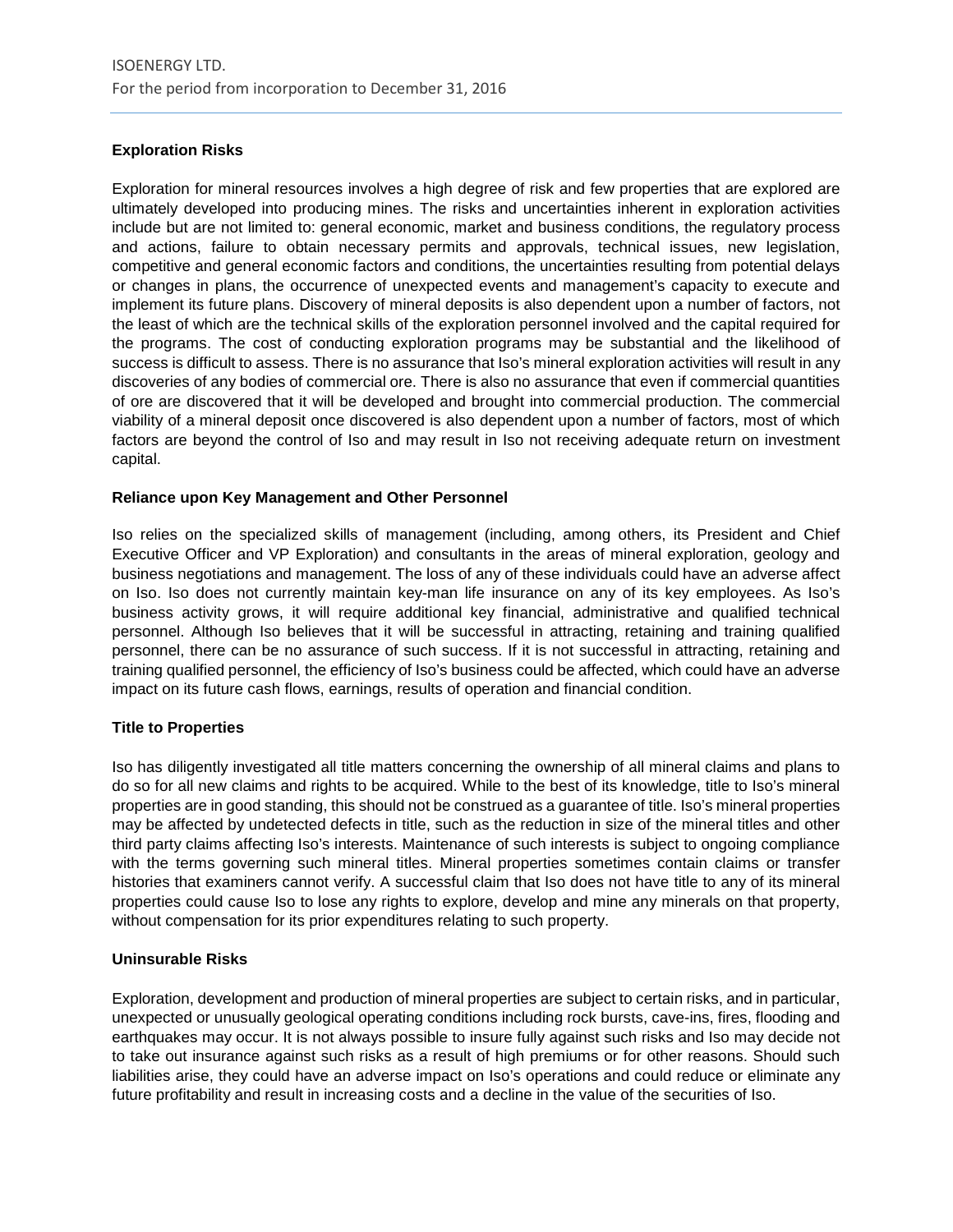# **Conflicts of Interest**

Directors of Iso are or may become directors of other reporting companies or have significant shareholdings in other mineral resource companies and, to the extent that such other companies may participate in ventures in which Iso may participate, the directors of Iso may have a conflict of interest in negotiating and concluding terms respecting the extent of such participation. Iso and its directors will attempt to minimize such conflicts.

#### **Permits and Licences**

Iso's operations will require licences and permits from various governmental and non-governmental authorities. Iso has obtained, or will obtain, all necessary licences and permits required to carry on with activities which it is currently conducting or which it proposes to conduct under applicable laws and regulations. However, such licences and permits are subject to changes in regulations and in various operating circumstances. There can be no assurance that Iso will be able to obtain all necessary licences and permits required to carry out planned exploration, development and mining operations at any of its projects.

# **Environmental and Other Regulatory Requirements**

Environmental and other regulatory requirements affect the current and future operations of Iso, including exploration and development activities, require permits from various federal and local governmental authorities and such operations are and will be governed by laws and regulations governing prospecting, development, mining, production, exports, taxes, labour standards, occupational health, waste disposal, toxic substances, land use, environmental protection, mine safety and other matters. Iso believes it is in substantial compliance with all material laws and regulations which currently apply to its activities. Companies engaged in the development and operation of mines and related facilities often experience increased costs, along with delays in production and other schedules, as a result of the need to comply with applicable laws, regulations and permits.

Additional permits and studies, which may include environmental impact studies conducted before permits can be obtained, may be necessary prior to operation of Iso's mineral properties. There can be no assurance that Iso will be able to obtain or maintain all necessary permits that may be required to commence construction, development or operation of mining facilities at Iso's mineral properties on terms which enable operations to be conducted at economically justifiable costs.

Failure to comply with applicable laws, regulations, and permitting requirements may result in enforcement actions, including orders issued by regulatory or judicial authorities causing operations to cease or be curtailed, and may include corrective measures requiring capital expenditures, installation of additional equipment, or remedial actions. Parties engaged in mining operations may be required to compensate those suffering loss or damage by reason of the mining activities and may have civil or criminal fines or penalties imposed for violations of applicable laws or regulations and, in particular, environmental laws.

Amendments to current laws, regulations and permits governing operations and activities of mining companies, or more stringent implementation thereof, could have a material adverse impact on Iso and cause increases in capital expenditures or production costs or reductions in levels of production at producing properties or require abandonment or delays in development of new mining properties.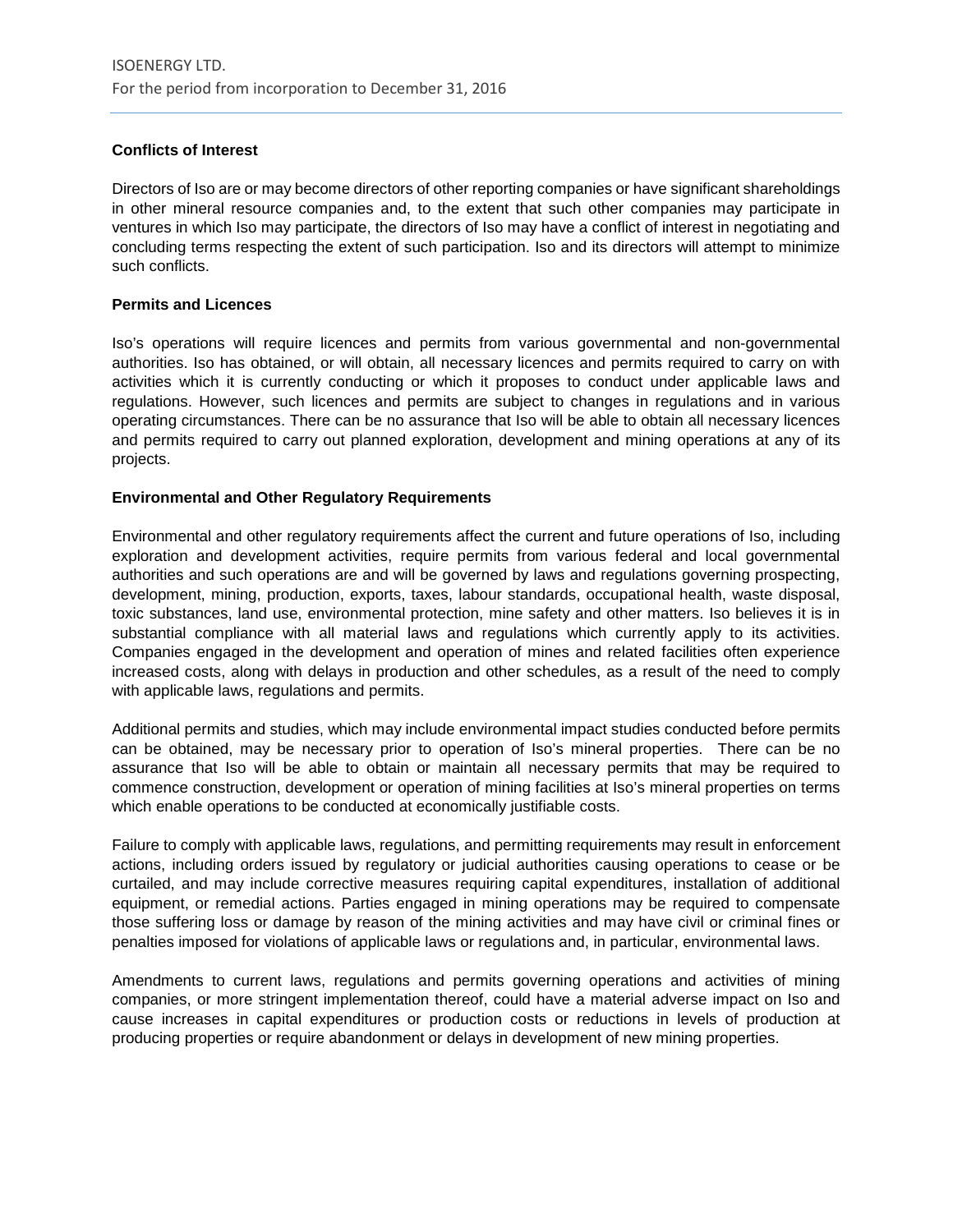# **Political Regulatory Risks**

Any changes in government policy may result in changes to laws affecting ownership of assets, mining policies, monetary policies, taxation, rates of exchange, environmental regulations, labour relations and return of capital. Any such changes may affect both Iso's ability to undertake exploration and development activities in respect of present and future properties in the manner currently contemplated, and its ability to continue to explore, develop and operate those properties in which it has an interest or in respect of which it has obtained exploration and development rights to date. The possibility that future governments may adopt substantially different policies, which might extend to expropriation of assets, cannot be ruled out.

# **Competition**

The mineral exploration business is a competitive business. Iso competes with numerous other companies and individuals who may have greater financial resources in the search for and the acquisition of personnel, funding and attractive mineral properties. As a result of this competition, Iso may be unable to obtain additional capital or other types of financing on acceptable terms or at all, acquire properties of interest or retain qualified personnel.

#### **Volatility of Share Price**

In recent years, the securities markets in the United States and Canada, and the Exchange in particular, have experienced a high level of price and volume volatility, and the market prices of securities of many companies have experienced wide fluctuations in price that have not necessarily been related to the operating performance, underlying asset values or prospects of such companies. There can be no assurance that continual fluctuations in price will not occur. It may be anticipated that any quoted market for the Common Shares will be subject to market trends and conditions generally, notwithstanding any potential success of Iso in creating revenues, cash flows or earnings.

#### **No Dividends Paid to Date**

No dividends on the Common Shares have been paid by Iso to date. Iso anticipates that, for the foreseeable future, it will retain future earnings and other cash resources for the operation and development of its business. Payment of any future dividends will be at the discretion of the Board after taking into account many factors, including Iso's financial condition and current and anticipated cash needs.

#### **SEGMENT INFORMATION**

The Company operates in one reportable segment, being the acquisition, exploration and development of uranium properties. All of the Company's non-current assets are located in Canada.

#### **ADDITIONAL DISCLOSURE FOR VENTURE ISSUERS WITHOUT SIGNIFICANT REVENUE**

Additional disclosure concerning Iso's general and administrative expenses and exploration and evaluation expenses is provided in the Company's statement of loss and comprehensive loss contained in its Annual Financial Statements for the period ended December 31, 2016, which is available on Iso's website or on its profile at [www.sedar.com.](http://www.sedar.com/)